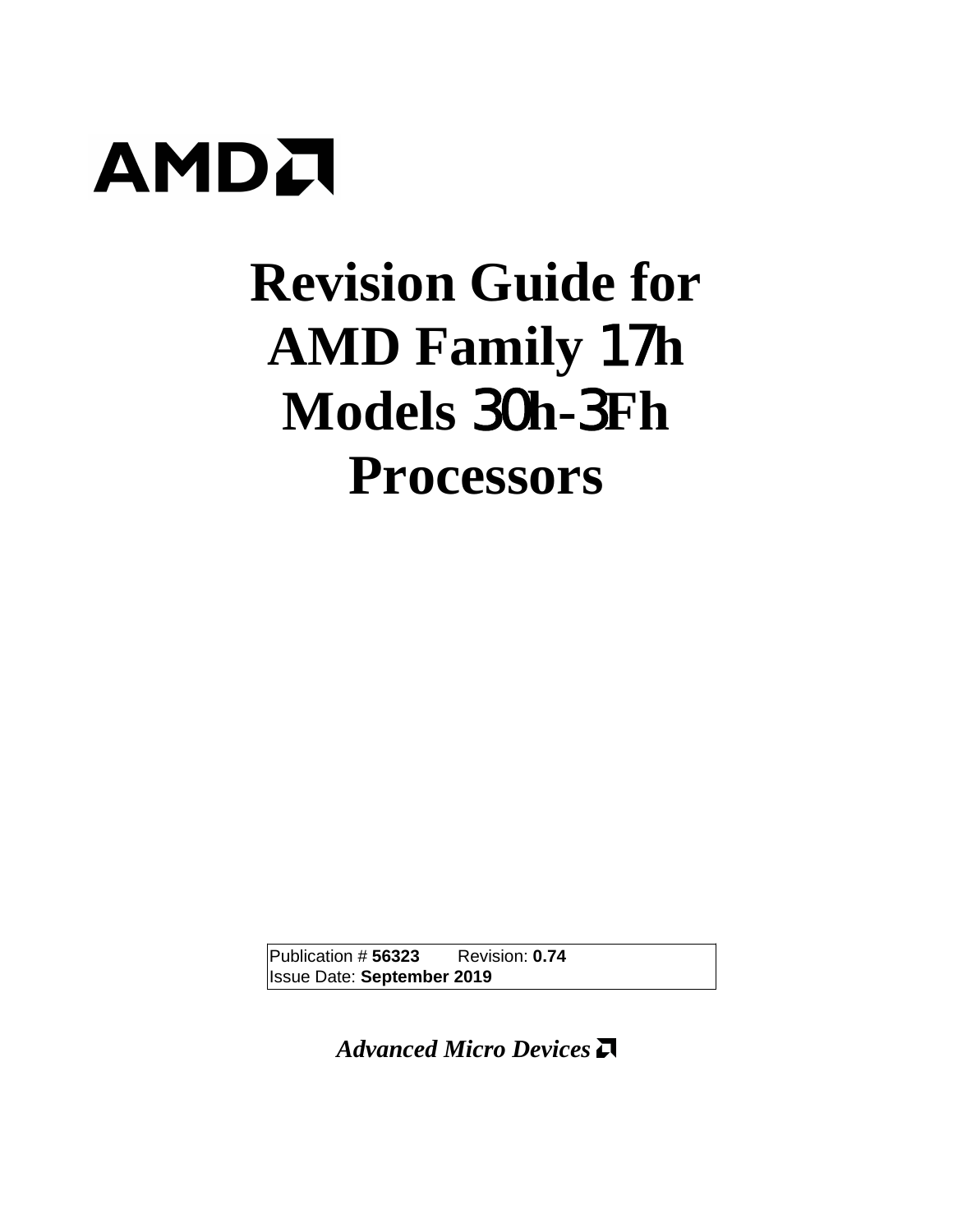#### **©** 2018, 2019 **Advanced Micro Devices**, **Inc**. All rights reserved.

The information contained herein is for informational purposes only, and is subject to change without notice. While every precaution has been taken in the preparation of this document, it may contain technical inaccuracies, omissions and typographical errors, and AMD is under no obligation to update or otherwise correct this information. Advanced Micro Devices, Inc. makes no representations or warranties with respect to the accuracy or completeness of the contents of this document, and assumes no liability of any kind, including the implied warranties of noninfringement, merchantability or fitness for particular purposes, with respect to the operation or use of AMD hardware, software or other products described herein. No license, including implied or arising by estoppel, to any intellectual property rights is granted by this document. Terms and limitations applicable to the purchase or use of AMD's products are as set forth in a signed agreement between the parties or in AMD's Standard Terms and Conditions of Sale.

#### **Trademarks**

AMD, the AMD Arrow logo, and combinations thereof, are trademarks of Advanced Micro Devices, Inc.

Linux is a registered trademark of Linus Torvalds.

Microsoft and Windows are registered trademarks of Microsoft Corporation.

PCIe and PCI Express are registered trademarks of PCI-SIG.

Other product names used in this publication are for identification purposes only and may be trademarks of their respective companies.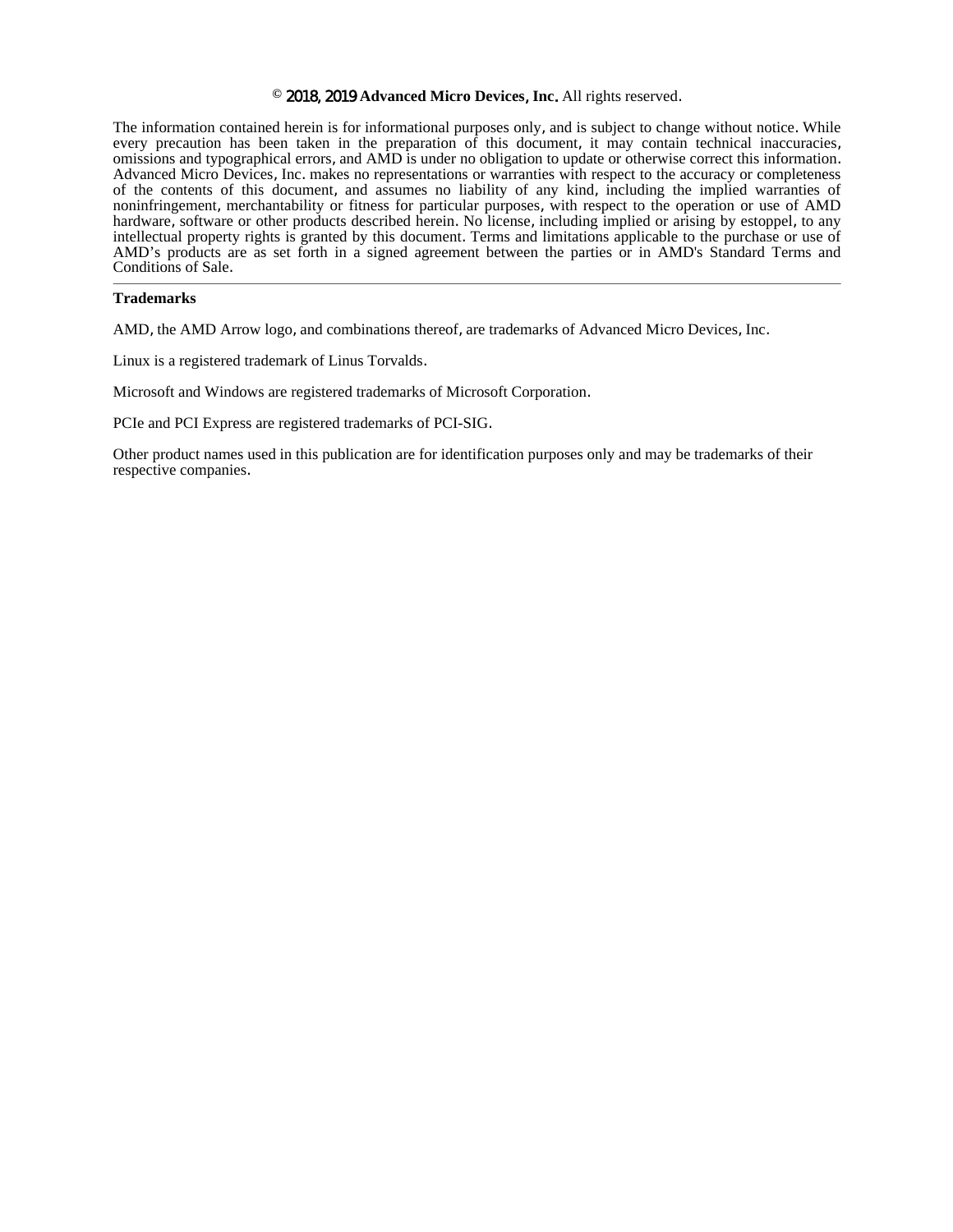56323 Rev. 0.74 September 2019 Revision Guide for AMD Family 17<sup>h</sup> Models 30h-3Fh Processors

# **List of Figures**

Figure 1. Format of CPUID Fn0000\_0001\_EAX[......................................................................................................................8](#page-7-0)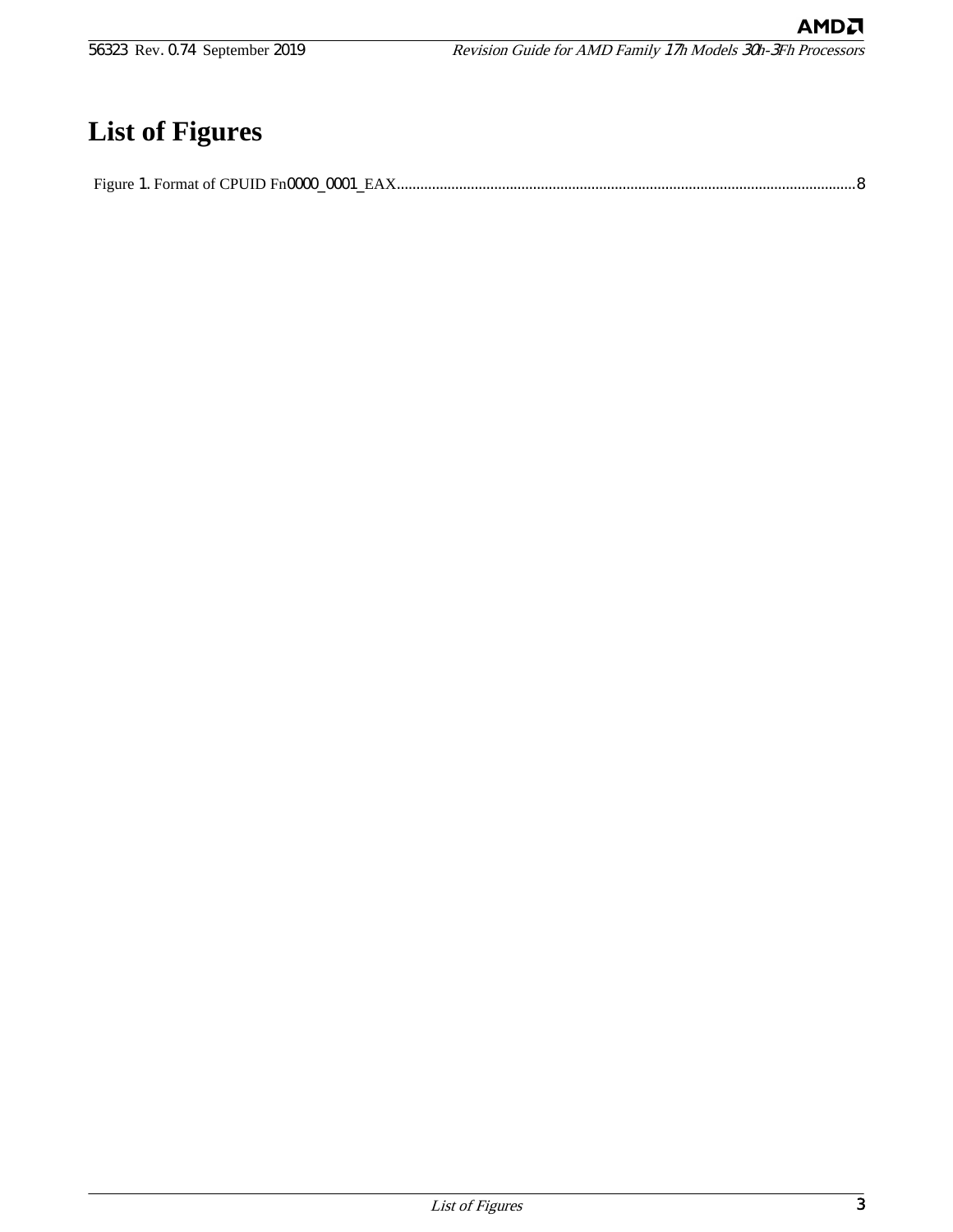## **List of Tables**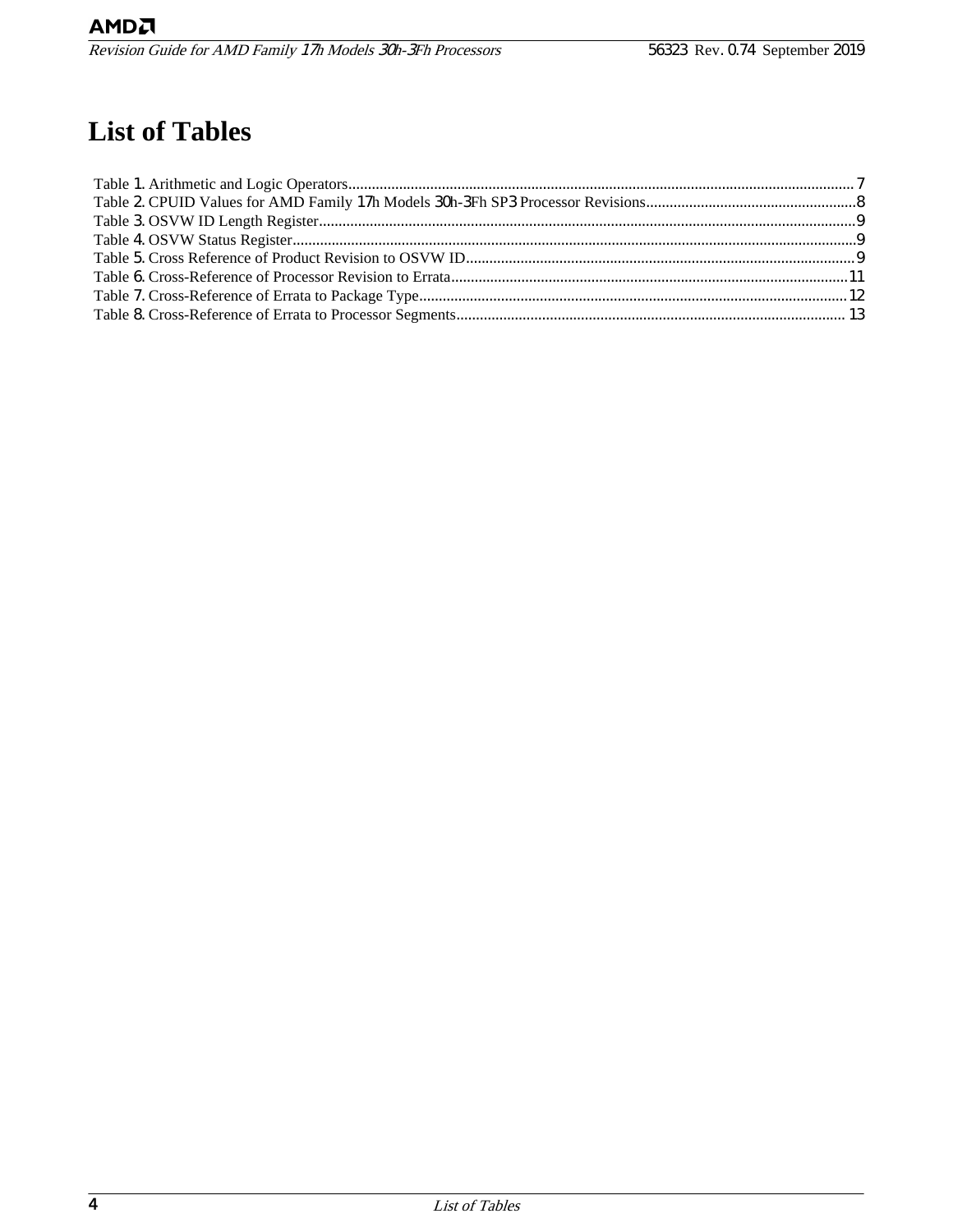# **Revision History**

| Date           | <b>Revision</b> | <b>Description</b>      |
|----------------|-----------------|-------------------------|
| September 2019 | 0.74            | Initial public release. |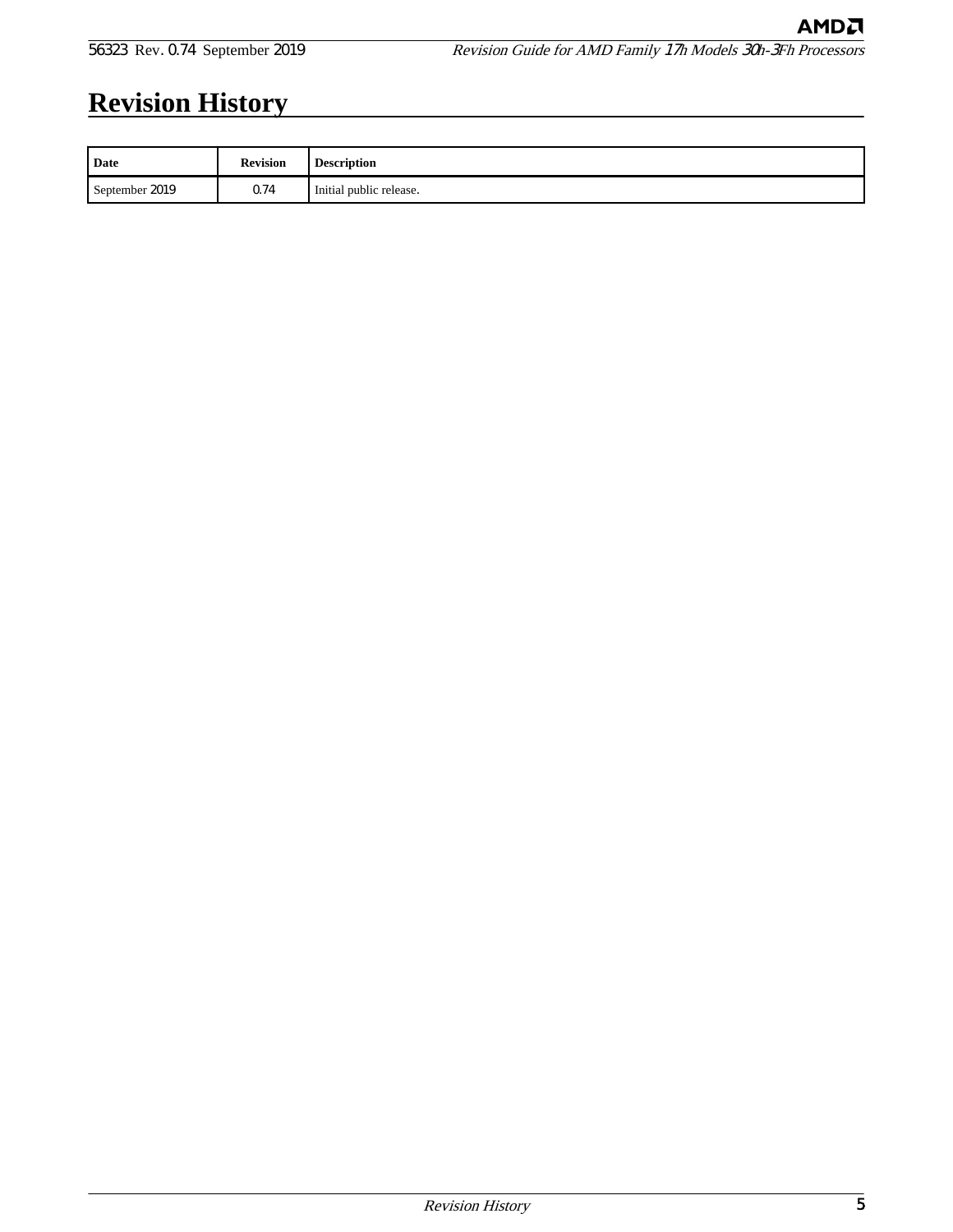Revision Guide for AMD Family 17h Models 30h-3Fh Processors 56323 Rev. 0.74 September 2019

## **Overview**

The purpose of the Revision Guide for AMD Family 17h Models 30h-3Fh is to communicate updated product information to designers of computer systems and software developers. This revision guide includes information on the following products:

• AMD EPYC™ 7002 Series Processors

Feature support varies by brands and OPNs (Ordering Part Number). To determine the features supported by your processor, contact your customer representative.

This guide consists of these major sections:

- Processor [Identification](#page-7-0) shows how to determine the processor revision and workaround requirements, and to construct, program, and display the processor name string.
- [Product](#page-10-0) Errata provides a detailed description of product errata, including potential effects on system operation and suggested workarounds. An erratum is defined as a deviation from the product's specification, and as such may cause the behavior of the processor to deviate from the published specifications.
- [Documentation](#page-26-0) Support provides a listing of available technical support resources.

### **Revision Guide Policy**

Occasionally, AMD identifies product errata that cause the processor to deviate from published specifications. Descriptions of identified product errata are designed to assist system and software designers in using the processors described in this revision guide. This revision guide may be updated periodically.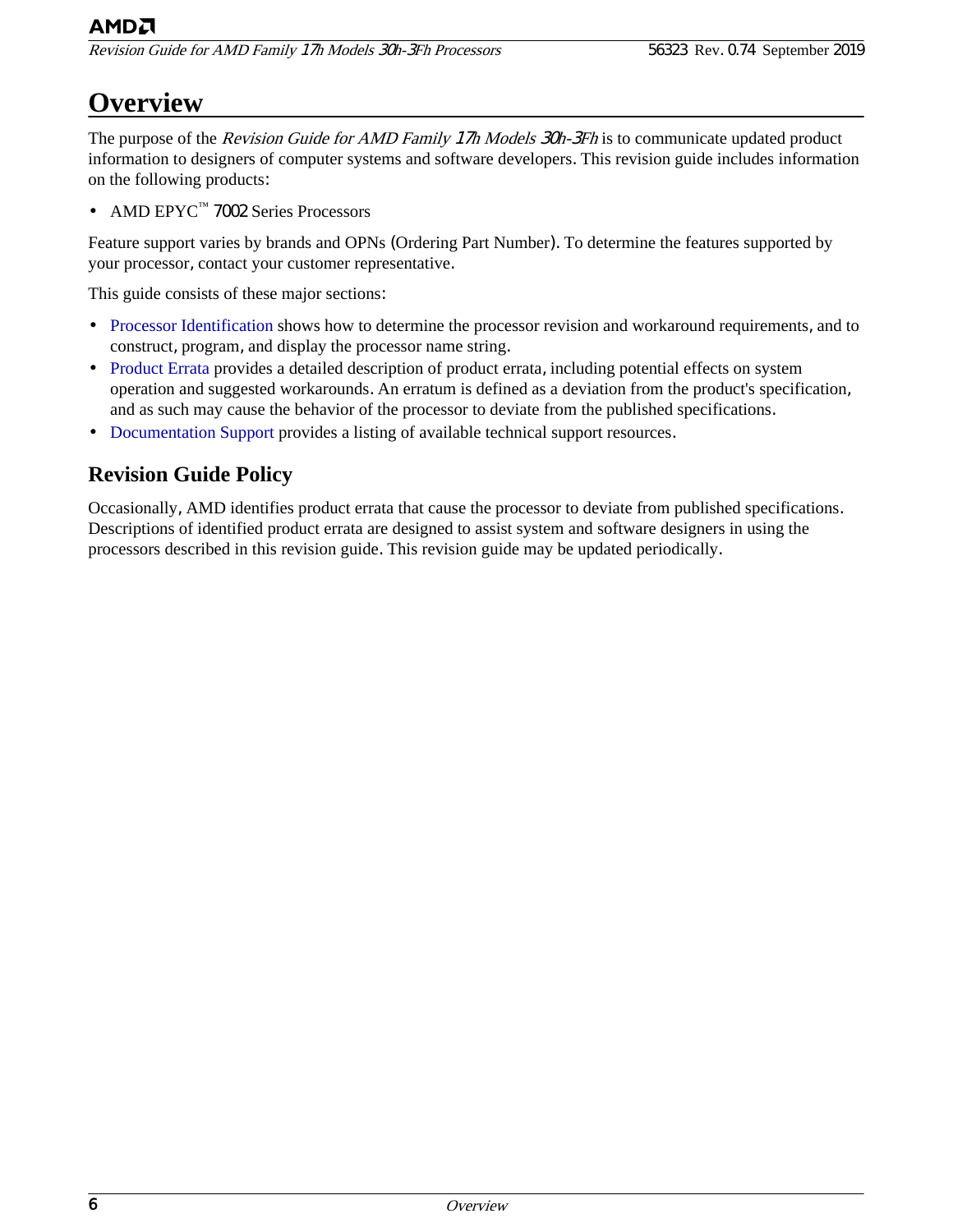### <span id="page-6-0"></span>**Numbering**

- **Binary numbers**. Binary numbers are indicated by appending a "b" at the end, e.g., 0110b.
- **Decimal numbers**. Unless specified otherwise, all numbers are decimal. This rule does not apply to the register mnemonics.
- **Hexadecimal numbers**. Hexadecimal numbers are indicated by appending an "h" to the end, e.g., 45F8h.
- **Underscores in numbers**. Underscores are used to break up numbers to make them more readable. They do not imply any operation. e.g., 0110\_1100b.
- **Undefined digit**. An undefined digit, in any radix, is notated as a lower case "x".

### **Arithmetic and Logical Operators**

In this document, formulas follow some Verilog conventions as shown in Table 1.

| Operator     | <b>Definition</b>                                                                                                                                                                                                                                     |
|--------------|-------------------------------------------------------------------------------------------------------------------------------------------------------------------------------------------------------------------------------------------------------|
| $\{\}$       | Curly brackets are used to indicate a group of bits that are concatenated together. Each set of bits is separated by a comma.<br>E.g., {Addr[3:2], Xlate[3:0]} represents a 6-bit value; the two MSBs are Addr[3:2] and the four LSBs are Xlate[3:0]. |
|              | Bitwise OR operator. E.g. $(01b   10b == 11b)$ .                                                                                                                                                                                                      |
| Ш            | Logical OR operator. E.g. (01b    10b = 1b); logical treats multibit operand as 1 if $>=$ 1 and produces a 1-bit result.                                                                                                                              |
| &            | Bitwise AND operator. E.g. $(01b \& 10b == 00b)$ .                                                                                                                                                                                                    |
| &&           | Logical AND operator. E.g. (01b && 10b = 1b); logical treats multibit operand as 1 if $>=$ 1 and produces a 1-bit result.                                                                                                                             |
| Λ            | Bitwise exclusive-OR operator; sometimes used as "raised to the power of" as well, as indicated by the context in which it is<br>used. E.g. $(01b \land 10b == 11b)$ . E.g. $(2 \land 2 == 4)$ .                                                      |
| $\thicksim$  | Bitwise NOT operator (also known as one's complement). E.g. $(\sim 10b = 01b)$ .                                                                                                                                                                      |
|              | Logical NOT operator. E.g. (!10b = 0b); logical treats multibit operand as 1 if $>=$ 1 and produces a 1-bit result.                                                                                                                                   |
| $=$          | Logical "is equal to" operator.                                                                                                                                                                                                                       |
| $!=$         | Logical "is not equal to" operator.                                                                                                                                                                                                                   |
| $\Leftarrow$ | Less than or equal operator.                                                                                                                                                                                                                          |
| $>=$         | Greater than or equal operator.                                                                                                                                                                                                                       |
| $\ast$       | Arithmetic multiplication operator.                                                                                                                                                                                                                   |
|              | Arithmetic division operator.                                                                                                                                                                                                                         |
| <<           | Shift left first operand by the number of bits specified by the 2nd operand. E.g. $(01b \ll 01b == 10b)$ .                                                                                                                                            |
| >            | Shift right first operand by the number of bits specified by the 2nd operand. E.g. ( $10b \gg 01b = 01b$ ).                                                                                                                                           |

#### **Table** 1. **Arithmetic and Logic Operators**

### **Register References and Mnemonics**

In order to define errata workarounds it is sometimes necessary to reference processor registers. References to registers in this document use a mnemonic notation consistent with that defined in the *Processor Programming* Reference (PPR) for AMD Family 17 Model 30h-3Fh Processors, order# 55803.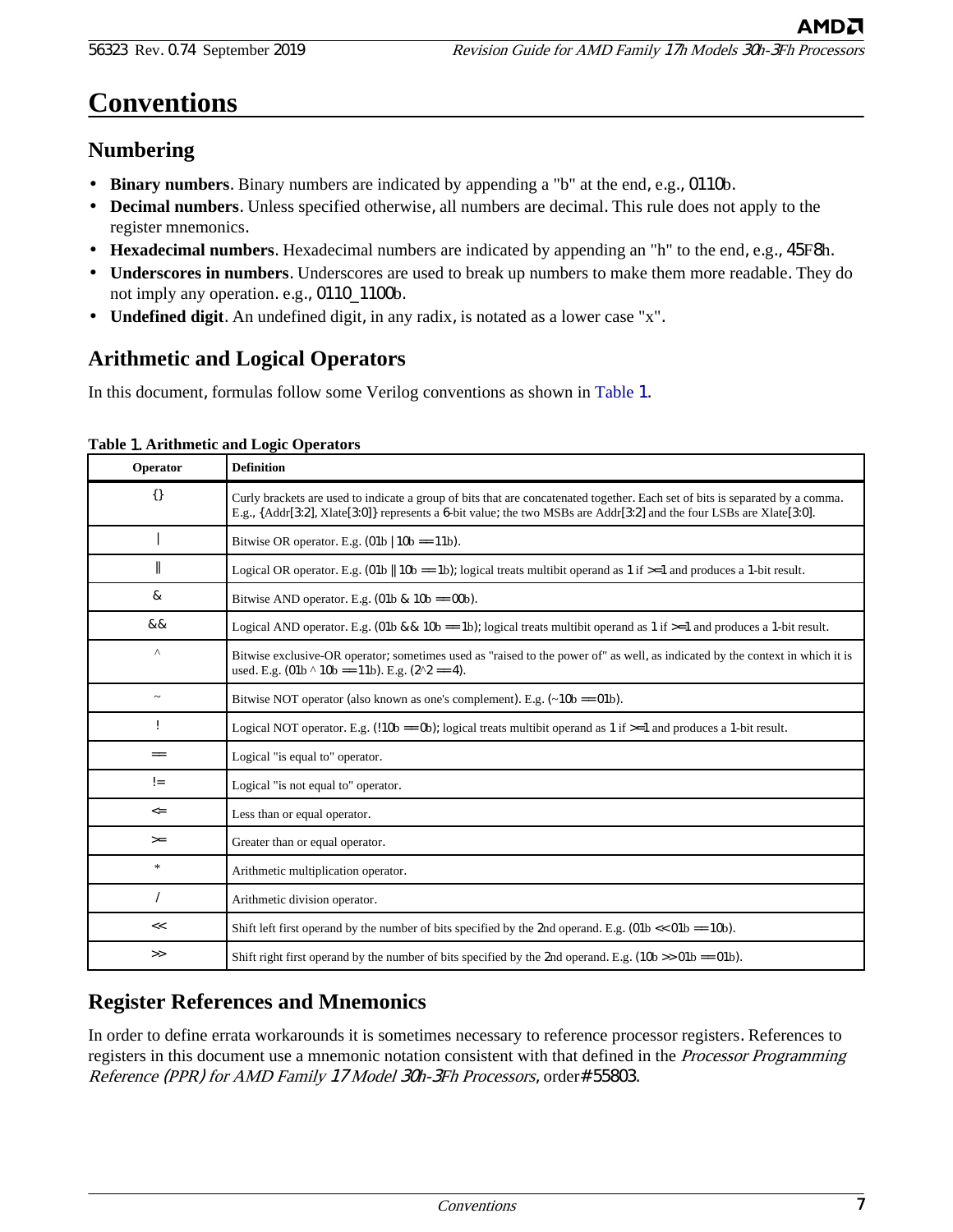### <span id="page-7-0"></span>**Processor Identification**

This section shows how to determine the processor revision.

#### **Revision Determination**

A processor revision is identified using a unique value that is returned in the EAX register after executing the CPUID instruction function 0000\_0001h (CPUID Fn0000\_0001\_EAX). Figure 1 shows the format of the value from CPUID Fn0000\_0001\_EAX.



#### **Figure** 1. **Format of CPUID Fn**0000\_0001\_**EAX**

The following tables show the identification numbers from CPUID Fn0000 0001 EAX for each revision of the processor to each processor segment. "X" signifies that the revision has been used in the processor segment. "N/A" signifies that the revision has not been used in the processor segment.

#### **Table** 2. **CPUID Values for AMD Family** 17**h Models** 30**h-**3**Fh SP**3 **Processor Revisions**

| <b>CPUID Fn0000 0001 EAX</b> | AMD EPYC <sup><math>m</math></sup> 7002<br><b>Series Processors</b> |
|------------------------------|---------------------------------------------------------------------|
| 00830F10h (Rome-B0)          |                                                                     |

#### **Mixed Processor Revision Support**

AMD Family 17h processors with different revisions may not be mixed in a multiprocessor system.

#### **Programming and Displaying the Processor Name String**

This section, intended for system software programmers, describes how to program and display the 48-character processor name string that is returned by CPUID Fn8000\_000[4:2]. The hardware or cold reset value of the processor name string is 48 ASCII NUL characters, so system software must program the processor name string before any general purpose application or operating system software uses the extended functions that read the name string. It is common practice for system software to display the processor name string and model number whenever it displays processor information during boot up.

*Note*: Motherboards that do not program the proper processor name string and model number will not pass AMD validation and will not be posted on the AMD Recommended Motherboard Web site.

The name string must be ASCII NUL terminated and the 48-character maximum includes that NUL character.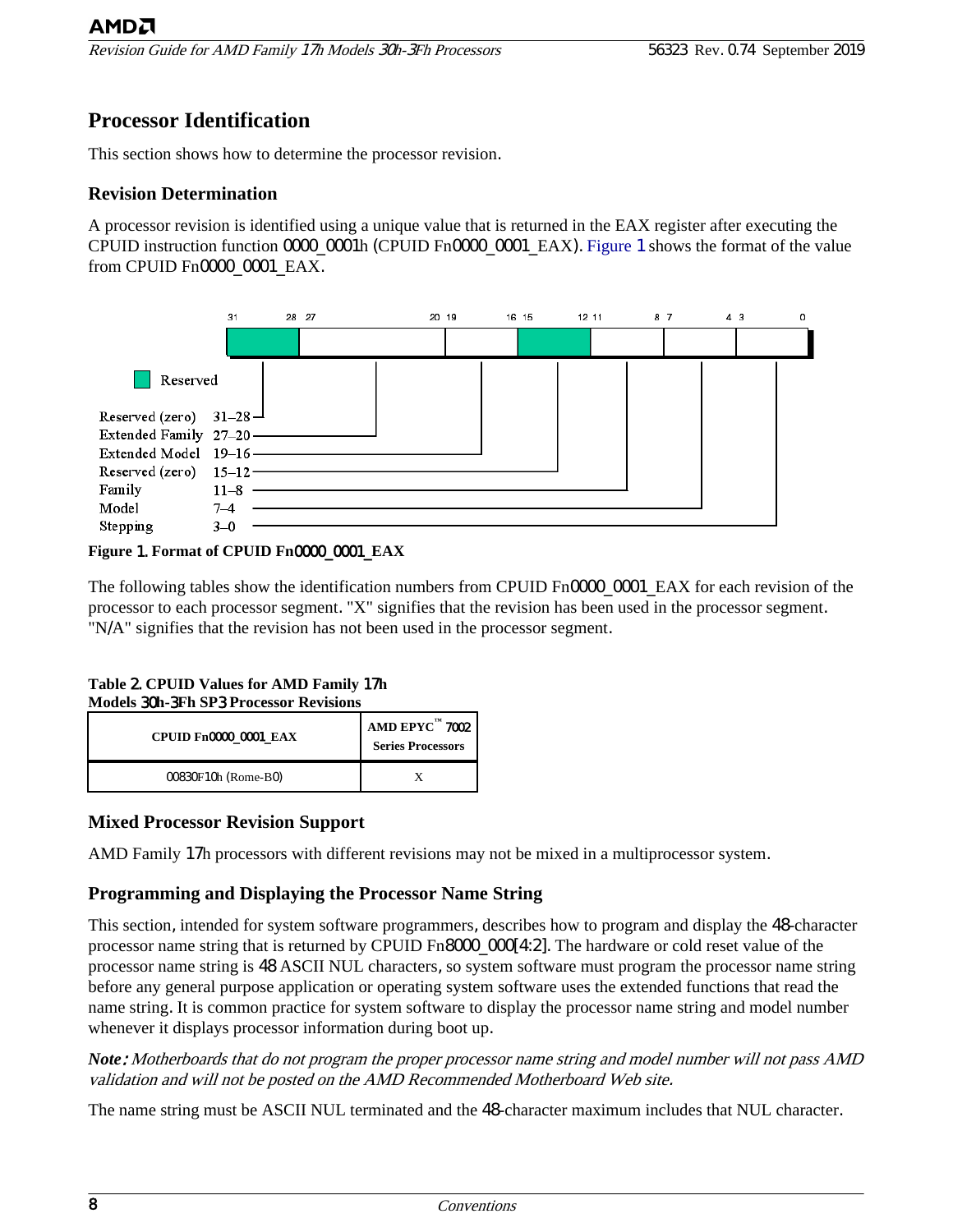<span id="page-8-0"></span>The processor name string is programmed by MSR writes to the six MSR addresses covered by the range MSRC001\_00[35:30]h. Refer to the PPR for the format of how the 48-character processor name string maps to the 48 bytes contained in the six 64-bit registers of MSRC001\_00[35:30].

The processor name string is read by CPUID reads to a range of CPUID functions covered by CPUID Fn8000\_000[4:2]. Refer to CPUID Fn8000\_000[4:2] in the PPR for the 48-character processor name string mapping to the 48 bytes contained in the twelve 32-bit registers of CPUID Fn8000 000[4:2].

### **Operating System Visible Workarounds**

This section describes how to identify operating system visible workarounds.

#### **MSRC**001\_0140 **OS Visible Work-around MSR**0 (**OSVW**\_**ID**\_**Length**)

This register, as defined in AMD64 Architecture Programmer's Manual Volume 2: System Programming, order# 24593, is used to specify the number of valid status bits within the OS Visible Work-around status registers.

The reset default value of this register is 0000 0000 00000 00000h.

System software shall program the OSVW\_ID\_Length to 0005h prior to hand-off to the OS.

#### **Table** 3. **OSVW ID Length Register**

| <b>Bits</b> | <b>Description</b>                                                   |
|-------------|----------------------------------------------------------------------|
| 63:16       | Reserved.                                                            |
| 15:0        | <b>OSVW ID Length: OS visible work-around ID length. Read-write.</b> |

#### **MSRC**001\_0141 **OS Visible Work-around MSR**1 (**OSVW**\_**Status**)

This register, as defined in AMD64 Architecture Programmer's Manual Volume 2: System Programming, order# 24593, provides the status of the known OS visible errata. Known errata are assigned an OSVW\_ID corresponding to the bit position within the valid status field.

Operating system software should use MSRC001\_0140 to determine the valid length of the bit status field. For all valid status bits: 1=Hardware contains the erratum, and an OS software work-around is required or may be applied instead of a system software workaround. 0=Hardware has corrected the erratum, so an OS software work-around is not necessary.

The reset default value of this register is 0000 0000 00000 00000h.

| <b>Bits</b> | <b>Description</b>                                                               |
|-------------|----------------------------------------------------------------------------------|
| 63:5        | <b>OsywStatusBits:</b> Reserved. OS visible work-around status bits. Read-write. |
| 4           | <b>OsvwId4:</b> Reserved, must be zero.                                          |
| 3           | <b>OsywId3:</b> Reserved, must be zero.                                          |
| 2           | <b>OsywId2:</b> Reserved, must be zero.                                          |
|             | <b>OsywId1:</b> Reserved, must be zero.                                          |
| $\theta$    | <b>OsywId0:</b> Reserved, must be zero.                                          |

#### **Table** 4. **OSVW Status Register**

System software shall program the state of the valid status bits as shown in [Table](#page-9-0) 5 prior to hand-off to the OS.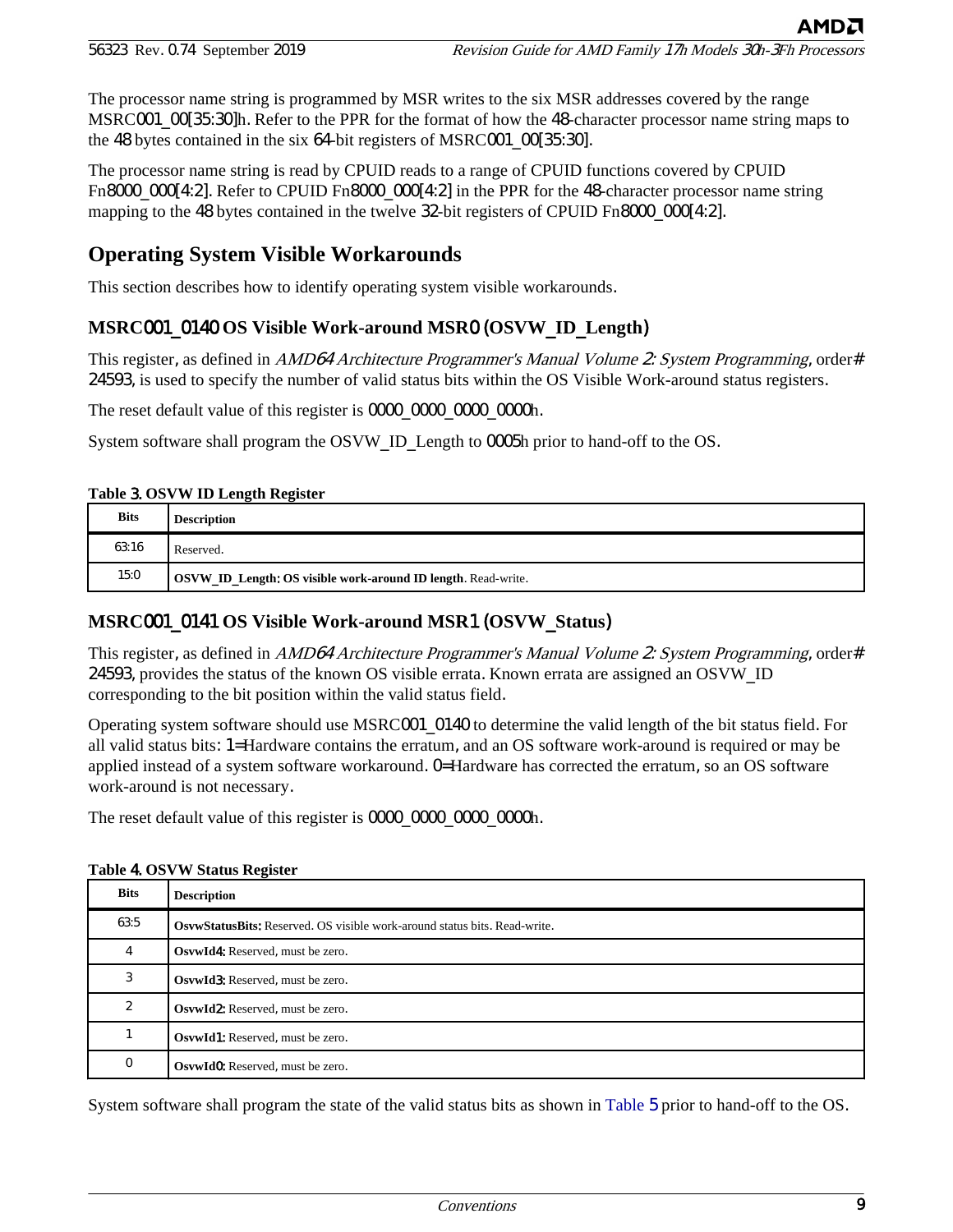#### <span id="page-9-0"></span>**Table** 5. **Cross Reference of Product Revision to OSVW ID**

| <b>CPUID Fn0000 0001 EAX</b><br>(Mnemonic) | <b>MSRC001 0141 Bits</b> |
|--------------------------------------------|--------------------------|
| 00830F10h (Rome-B0)                        | 0000 0000 0000 0000h     |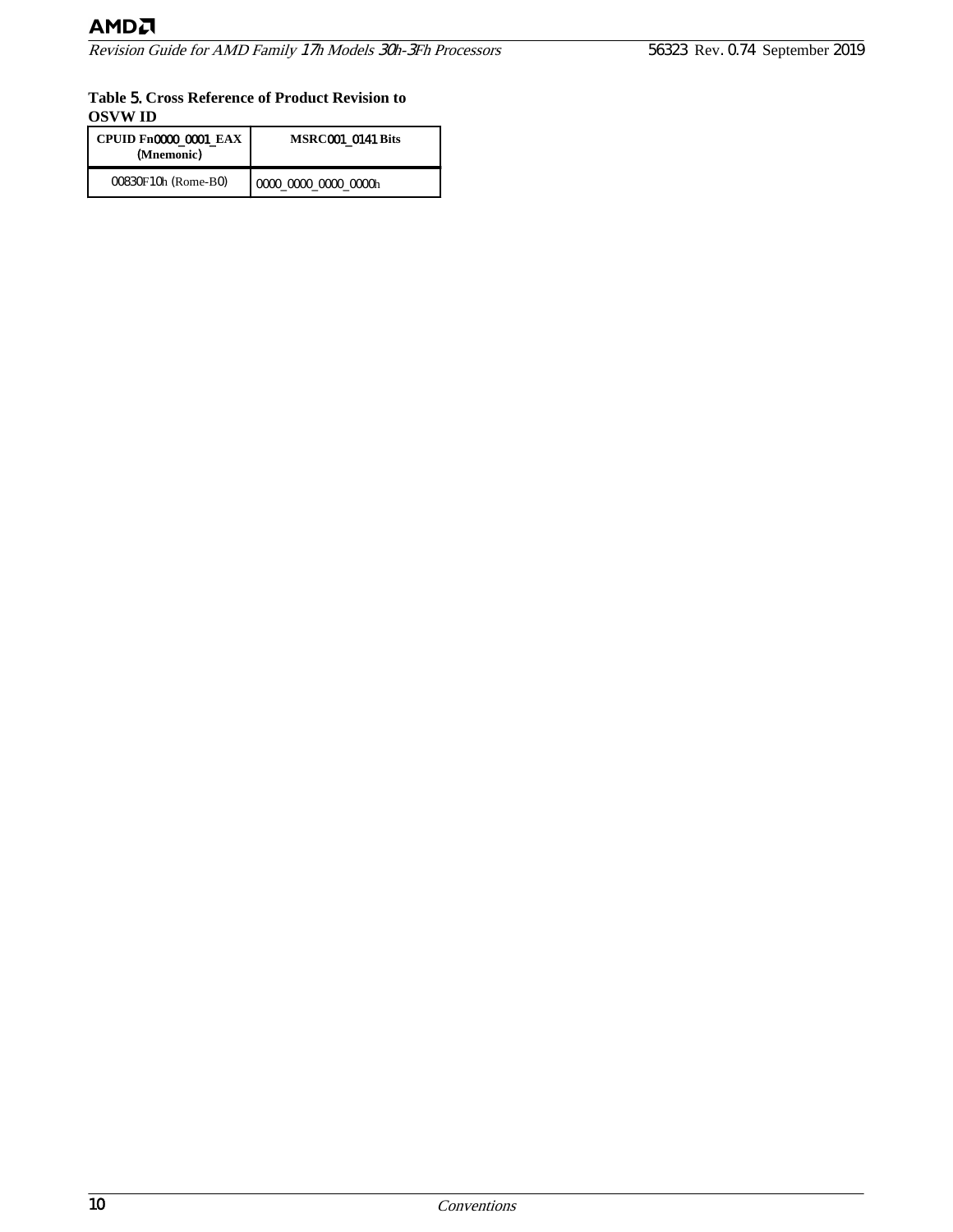АМDЛ

## <span id="page-10-0"></span>**Product Errata**

This section documents product errata for the processors. A unique tracking number for each erratum has been assigned within this document for user convenience in tracking the errata within specific revision levels. This table cross-references the revisions of the part to each erratum. "No fix planned" indicates that no fix is planned for current or future revisions of the processor.

Note: There may be missing errata numbers. Errata that do not affect this product family do not appear. In addition, errata that have been resolved from early revisions of the processor have been deleted, and errata that have been reconsidered may have been deleted or renumbered.

| No.  | <b>Errata Description</b>                                                                                       | <b>CPUID</b><br>Fn0000 0001<br>EAX |
|------|-----------------------------------------------------------------------------------------------------------------|------------------------------------|
|      |                                                                                                                 | 00830F10h<br>(Rome-B0)             |
| 1140 | Response Transaction May be Lost on Data Fabric                                                                 | No fix planned                     |
| 1150 | PCIe <sup>®</sup> Incorrectly Updates Some AER (Advanced Error Reporting) Registers After Egress Blocking Error | No fix planned                     |
| 1154 | <b>MOV SS Instructions May Take Multiple Breakpoints</b>                                                        | No fix planned                     |
| 1155 | DMA or Peer-to-peer Accesses Using Guest Physical Addresses (GPAs) May Cause IOMMU Target Abort                 | No fix planned                     |
| 1157 | PCIe® Link Status May be Incorrect When Root Port Autonomously Changes to Gen4 Speed                            | No fix planned                     |
| 1159 | Writes to Base Frequency Register May be Ignored                                                                | No fix planned                     |
| 1160 | SdpParity and XiVictimQueue Mask Bits Incorrectly Mask Additional Errors                                        | No fix planned                     |
| 1163 | Some MCA MISCO Bits May Fail to Persist Through Warm Reset                                                      | No fix planned                     |
| 1165 | The PCIe <sup>®</sup> Link May Accumulate Correctable Errors in Some Gen3 Mode Configurations                   | No fix planned                     |
| 1166 | The PCIe <sup>®</sup> Link May Accumulate Correctable Errors in Gen4 Link Width x2 Mode                         | No fix planned                     |
| 1171 | Requester ID May Be Set Incorrectly on Outbound PCIe® VDMs (Vendor Defined Messages)                            | No fix planned                     |
| 1183 | The Processor May Hang If it Receives INIT# While Already In the INIT# State                                    | No fix planned                     |
| 1185 | PCIe <sup>®</sup> Receive Buffer Location May Be Incorrectly Overwritten                                        | No fix planned                     |

#### **Table** 6. **Cross-Reference of Processor Revision to Errata**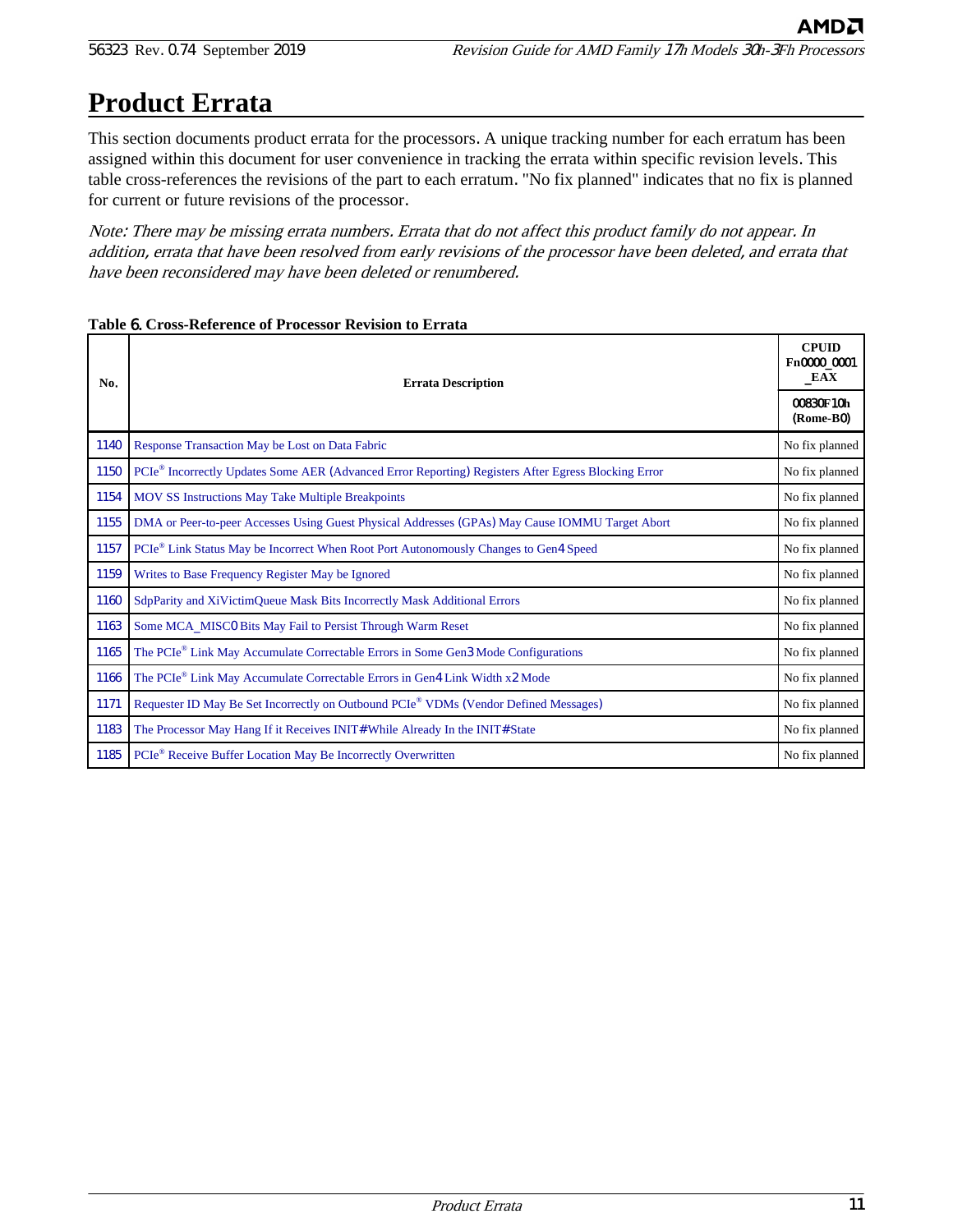<span id="page-11-0"></span>Revision Guide for AMD Family 17<sup>h</sup> Models 30h-3Fh Processors 56323 Rev. 0.74 September 2019

# **Cross-Reference of Errata to Package Type**

This table cross-references the errata to each package type. "X" signifies that the erratum applies to the package type. An empty cell signifies that the erratum does not apply. An erratum may not apply to a package type due to a specific characteristic of the erratum, or it may be due to the affected silicon revision(s) not being used in this package.

#### **Table** 7.

**Cross-Reference of**

### **Errata to**

**Package**

|       | Packa<br>ge |
|-------|-------------|
| Errat | ŠP3         |
| 1140  | X           |
| 1150  | X           |
| 1154  | X           |
| 1155  | X           |
| 1157  | X           |
| 1159  | X           |
| 1160  | X           |
| 1163  | X           |
| 1165  | X           |
| 1166  | X           |
| 1171  | X           |
| 1183  | Х           |
| 1185  | X           |

12 Cross-Reference of Errata to Package Type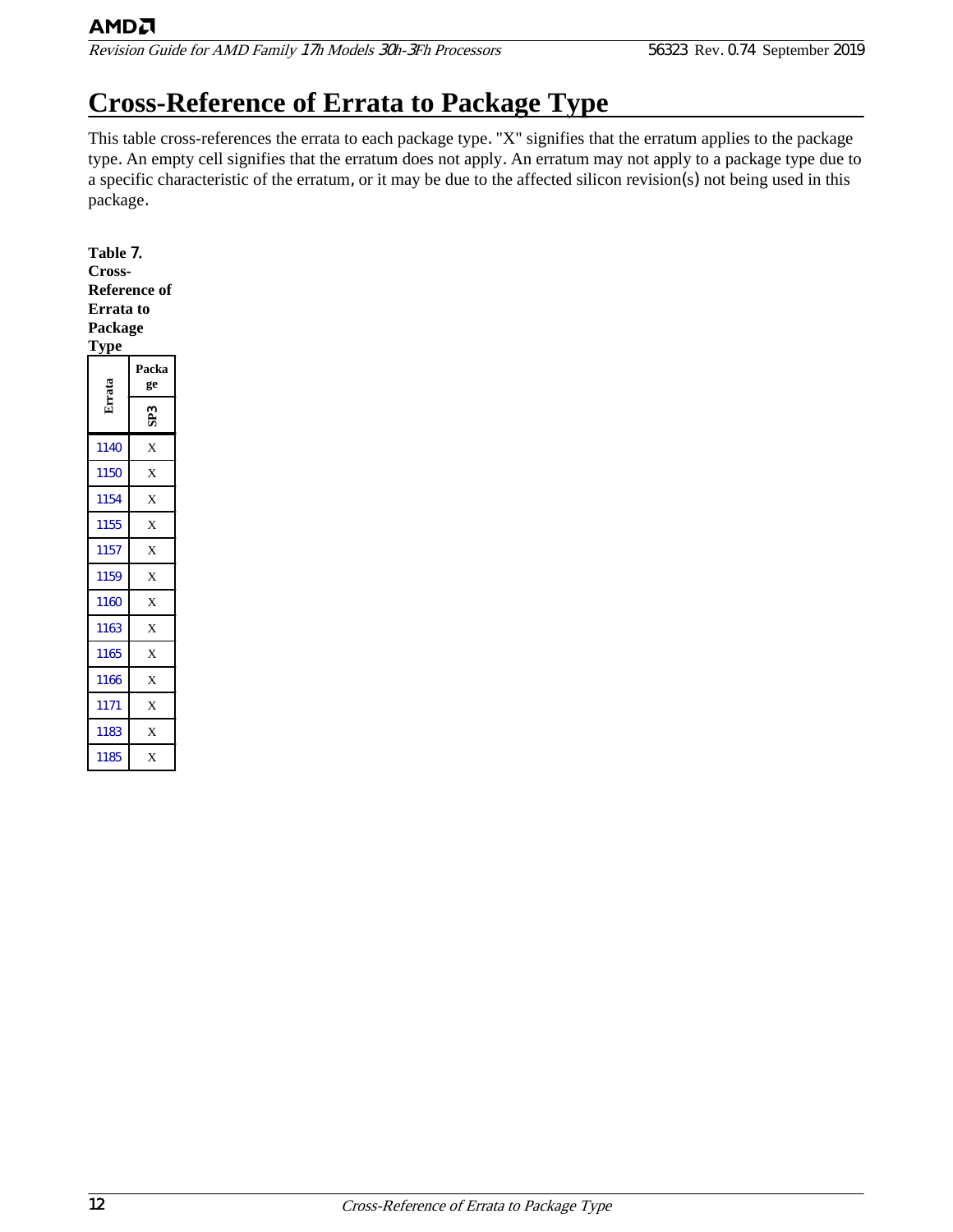# <span id="page-12-0"></span>**Cross-Reference of Errata to Processor Segments**

This table cross-references the errata to each processor segment. "X" signifies that the erratum applies to the processor segment. An empty cell signifies that the erratum does not apply. An erratum may not apply to a processor segment due to a specific characteristic of the erratum, or it may be due to the affected silicon revision(s) not being used in this processor segment.

**Table** 8. **Cross-Reference of Errata to Processor Segments**

| <u>Segments</u> |                              |
|-----------------|------------------------------|
|                 | Proces<br>sor<br>Segme<br>nt |
|                 |                              |
| 1140            | X                            |
| 1150            | X                            |
| 1154            | X                            |
| 1155            | X                            |
|                 |                              |
| 1157            | X                            |
| 1159            | X                            |
| 1160            | X                            |
| 1163            | X                            |
| 1165            | X                            |
| 1166            | X                            |
| 1171            | X                            |
| 1183            | X                            |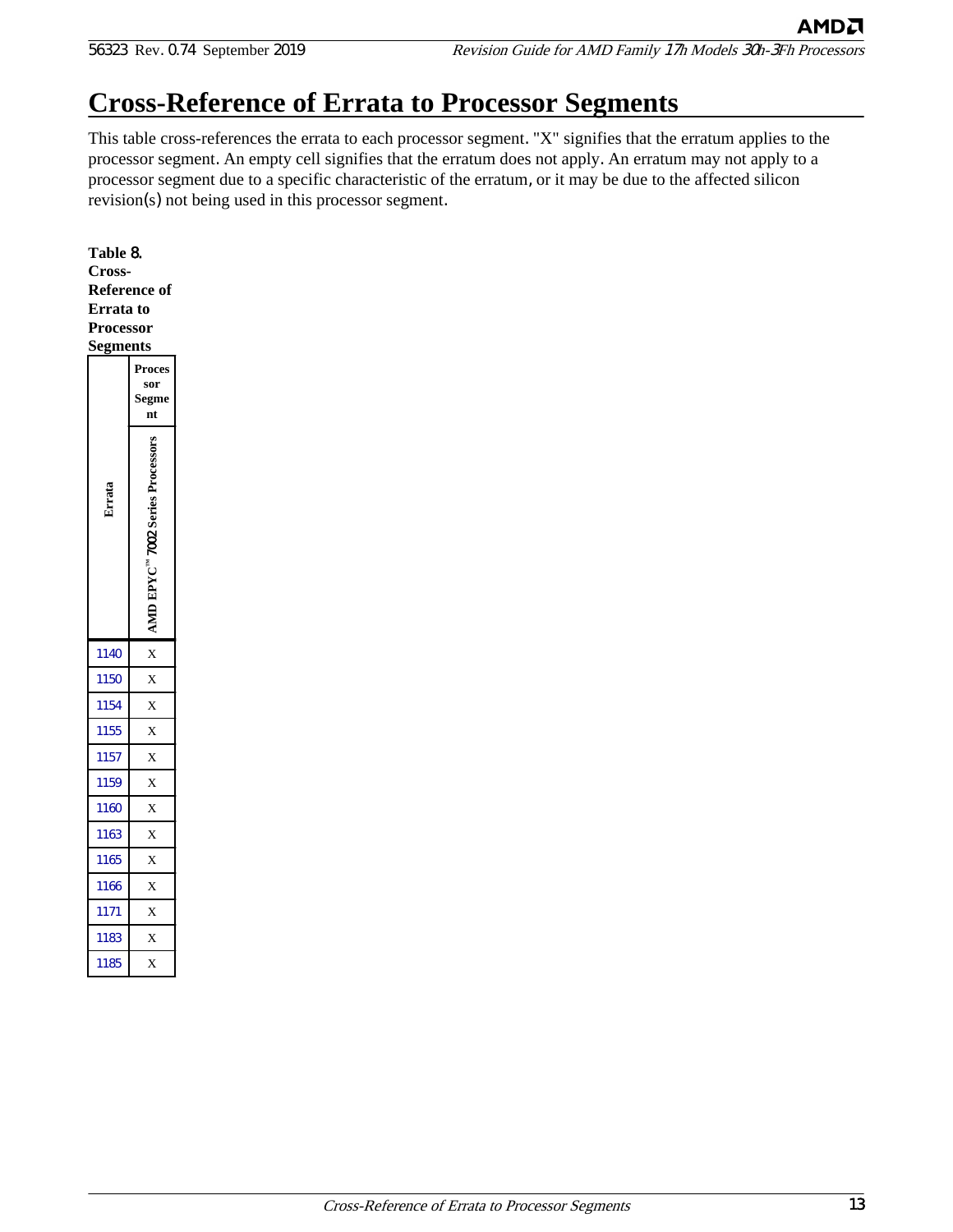# <span id="page-13-0"></span>1140 **Response Transaction May be Lost on Data Fabric**

#### **Description**

Under a highly specific and detailed set of internal timing conditions, the CAKE (Data Fabric Coherent AMD socKet Extender) may lose a response transaction.

#### **Potential Effect on System**

System may hang or reset

#### **Suggested Workaround**

Program

- D18F3x2A4[28:25] to 4h, and
- D18F3x2A4[11:8] to 4h

System software may contain the workaround for this erratum.

#### **Fix Planned**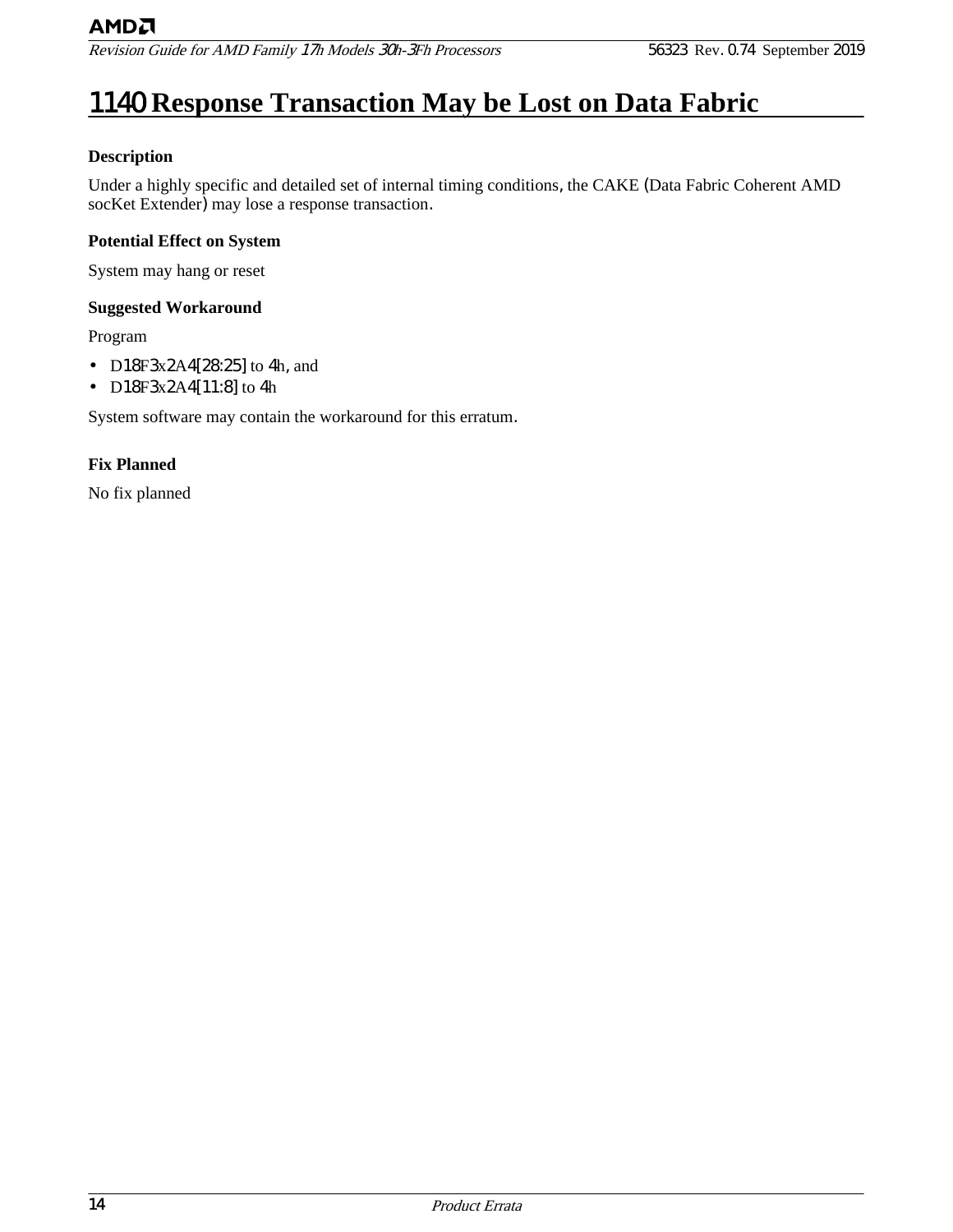### <span id="page-14-0"></span>1150 **PCIe® Incorrectly Updates Some AER** (**Advanced Error Reporting**) **Registers After Egress Blocking Error**

#### **Description**

When a PCIe egress blocking error occurs, PCIe will incorrectly update the following AER registers:

- Header Log Register
- TLP Prefix Log Register
- Root Error Status register, Multiple ERR\_FATAL/NONFATAL Received bit.

#### **Potential Effect on System**

After a PCIe egress blocking error, the system will not have access to accurate diagnostic information contained in the affected registers.

#### **Suggested Workaround**

None

**Fix Planned**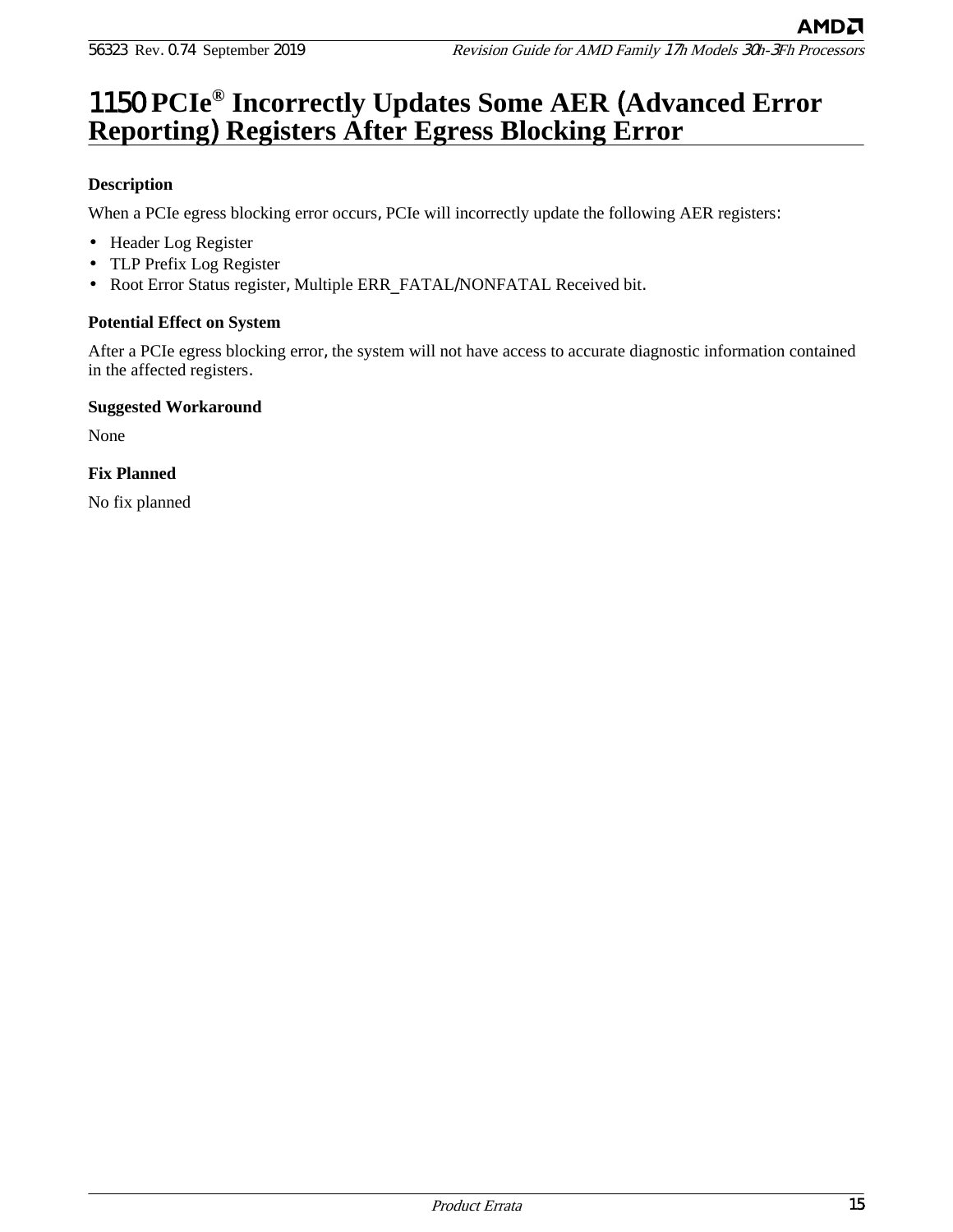# <span id="page-15-0"></span>1154 **MOV SS Instructions May Take Multiple Breakpoints**

#### **Description**

Under a highly specific and detailed set of internal timing conditions, the MOV SS instruction may prematurely clear the RFLAGS RF bit if:

- RFLAGS TF bit is asserted, and
- the instruction hits a debug breakpoint, and
- an interrupt is taken by the affected instruction before it completes.

#### **Potential Effect on System**

The affected instruction may take multiple instruction breakpoints.

#### **Suggested Workaround**

None

#### **Fix Planned**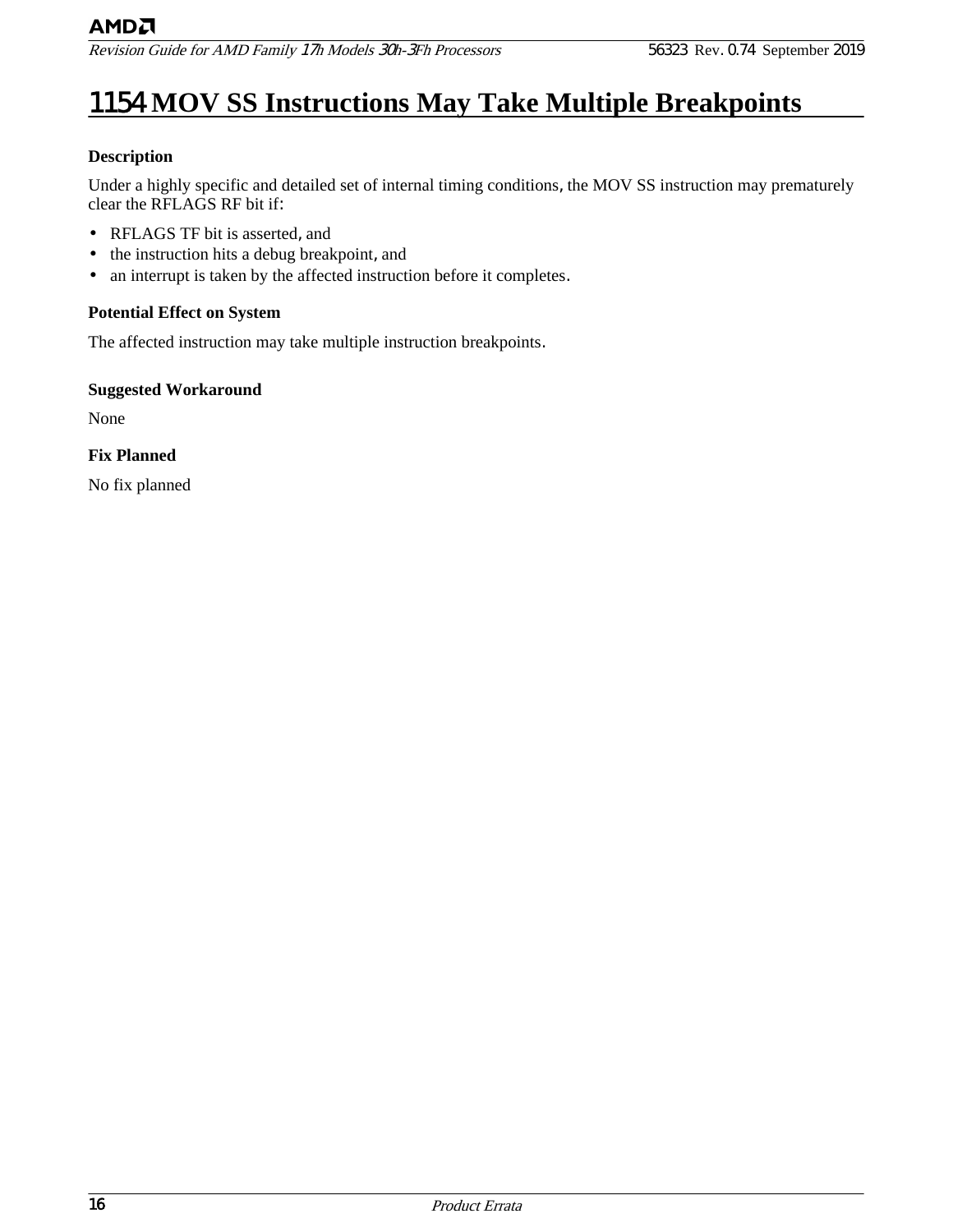### <span id="page-16-0"></span>1155 **DMA or Peer-to-peer Accesses Using Guest Physical Addresses** (**GPAs**) **May Cause IOMMU Target Abort**

#### **Description**

In systems where:

- Virtualization is enabled, and
- IOMMU is in pass-through mode

DMA or peer-to-peer accesses using Guest Physical Addresses (GPAs) occurring within the regions defined below trigger a target abort.

- 0x00FD 0000 0000->0x00FD F8FF FFFF, or
- 0x00FD\_F910\_0000->0x00FD\_F91F\_FFFF, or
- 0x00FD FB00 0000->0x00FD FFFF FFFF

#### **Potential Effect on System**

A DMA device will receive a target abort from the IOMMU.

#### **Suggested Workaround**

System software must mark the following block of memory as reserved:

• FD\_0000\_0000 -> FD\_FFFF\_FFFF

#### **Fix Planned**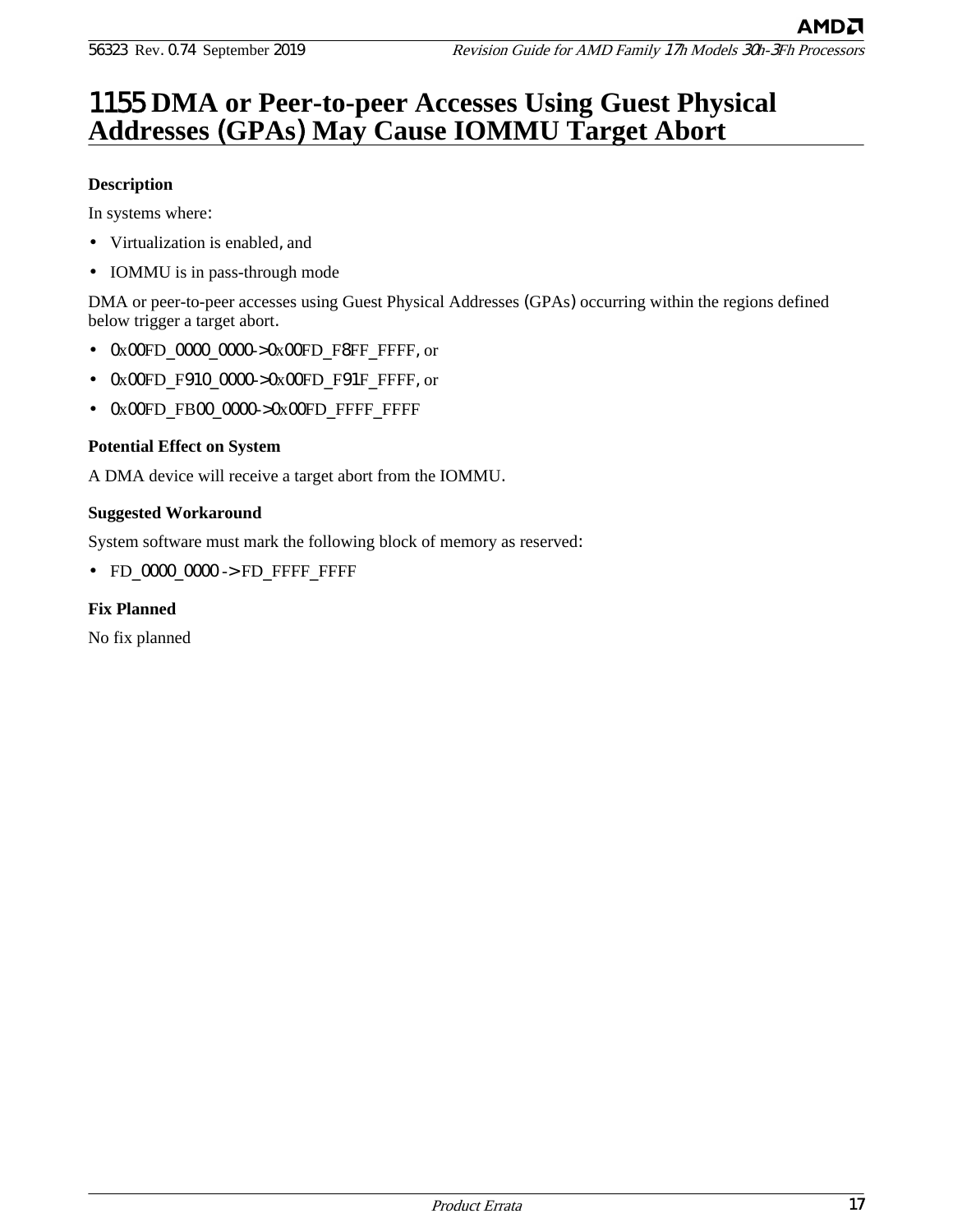### <span id="page-17-0"></span>1157 **PCIe® Link Status May be Incorrect When Root Port Autonomously Changes to Gen**4 **Speed**

#### **Description**

When the PCIe® root port autonomously changes to Gen4 speed, the following will occur:

- Link Status Register (Offset 12h) [15] Link Autonomous Bandwidth Status will incorrectly not be asserted. If Link Status Control (Offset 10h) [15] Link Autonomous Bandwidth Interrupt Enable is asserted, an interrupt may fail to occur.
- Link Status Register (Offset 12h) [14] Link Bandwidth Management Status will be incorrectly asserted. If Link Status Control (Offset 10h) [14] Link Bandwidth Management Interrupt Enable is asserted, a spurious interrupt will occur.

#### **Potential Effect on System**

Software may incorrectly handle an autonomous change to PCIe Gen4 Speed.

#### **Suggested Workaround**

None

#### **Fix Planned**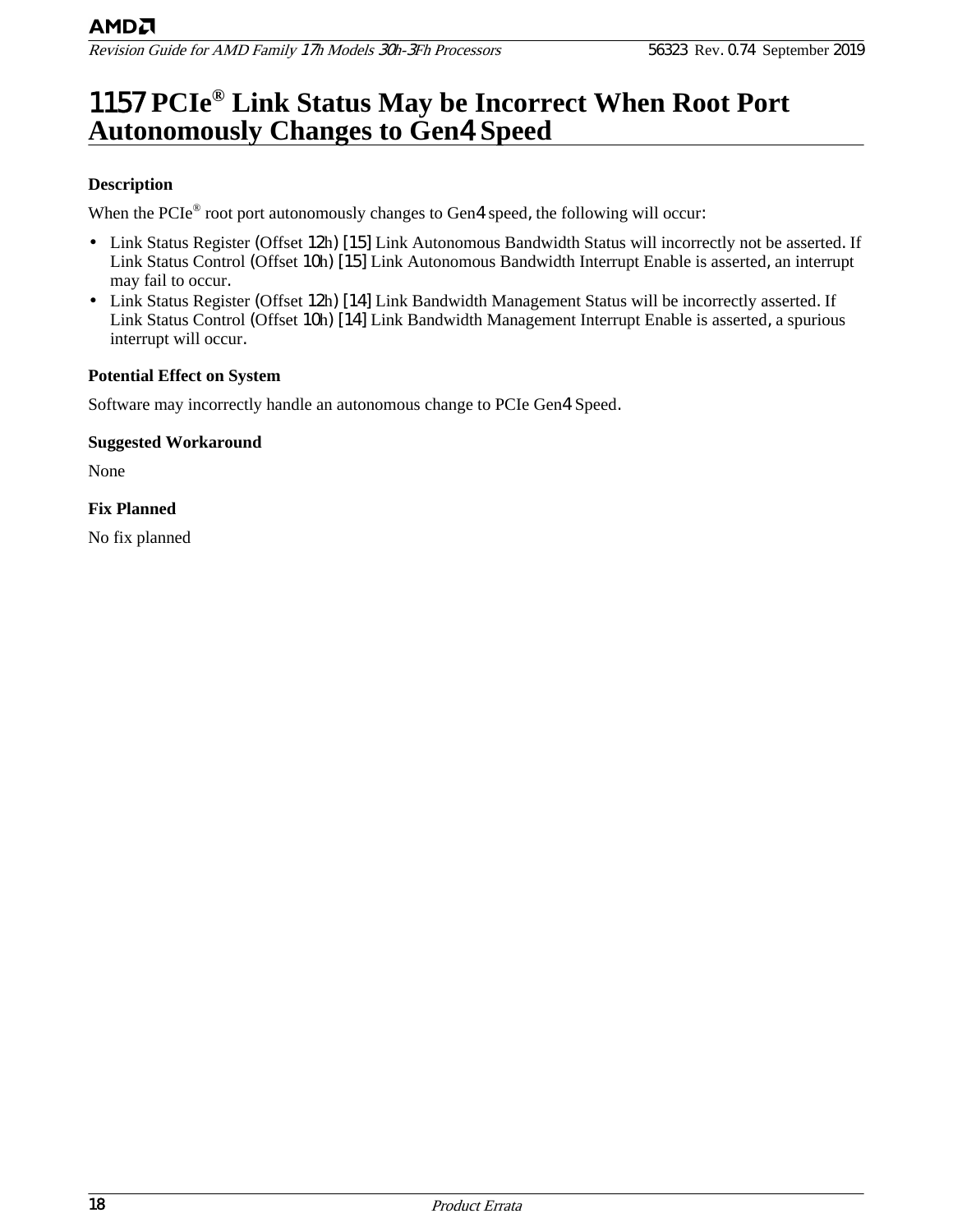# <span id="page-18-0"></span>1159 **Writes to Base Frequency Register May be Ignored**

#### **Description**

If the base frequency register, (MSRC001\_0064[CpuDfsId], MSRC001\_0064[CpuFid]):

- is programmed to a lower frequency than the default reset value, and
- the default base frequency is not a multiple of 100 MHz

then subsequent writes to the register that are greater than the next lower multiple of 100 MHz may be ignored.

#### **Potential Effect on System**

Software may report an incorrect value of base frequency.

#### **Suggested Workaround**

None

#### **Fix Planned**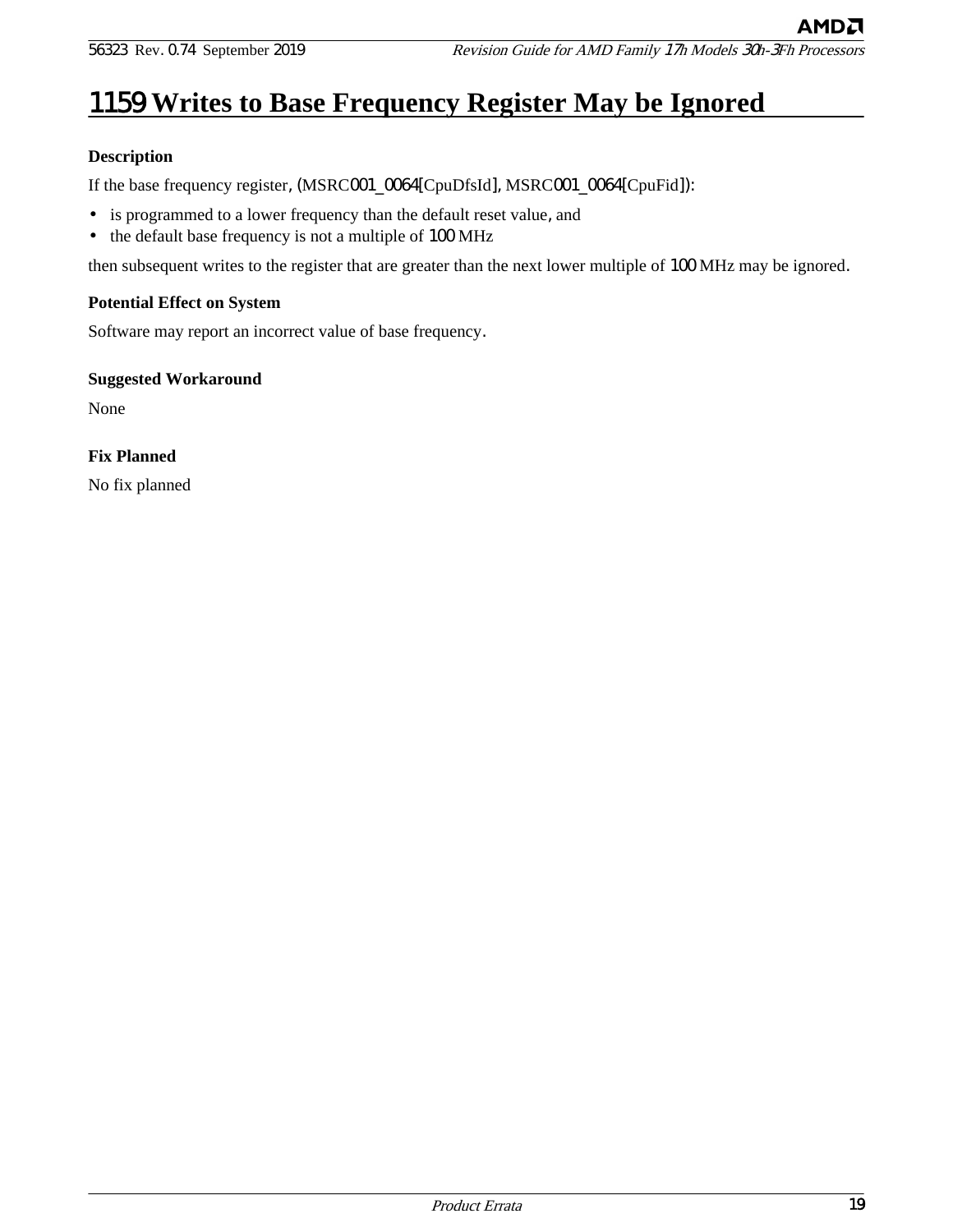### <span id="page-19-0"></span>1160 **SdpParity and XiVictimQueue Mask Bits Incorrectly Mask Additional Errors**

#### **Description**

If MCA::L3::MCA\_CTL\_MASK\_L3[5] (SdpParity) is set then errors logged in MCA\_STATUS\_L3 that set MCA STATUS L3[ErrorCodeExt]=0x5 are correctly masked, and some system read data errors logged in MCA STATUS LS or MCA STATUS IF are masked incorrectly.

If MCA::L3::MCA\_CTL\_MASK\_L3[6] (XiVictimQueue) is set then errors logged in MCA\_STATUS\_L3 that set MCA\_STATUS\_L3[ErrorCodeExt]=0x6 are correctly masked, and some system read data errors logged in MCA STATUS LS are masked incorrectly.

#### **Potential Effect on System**

Some system read data errors logged in MCA\_STATUS\_LS or MCA\_STATUS\_IF may fail to be detected.

#### **Suggested Workaround**

Do not program MCA::L3::MCA\_CTL\_MASK\_L3[5] or MCA::L3::MCA\_CTL\_MASK\_L3[6] to 1b.

#### **Fix Planned**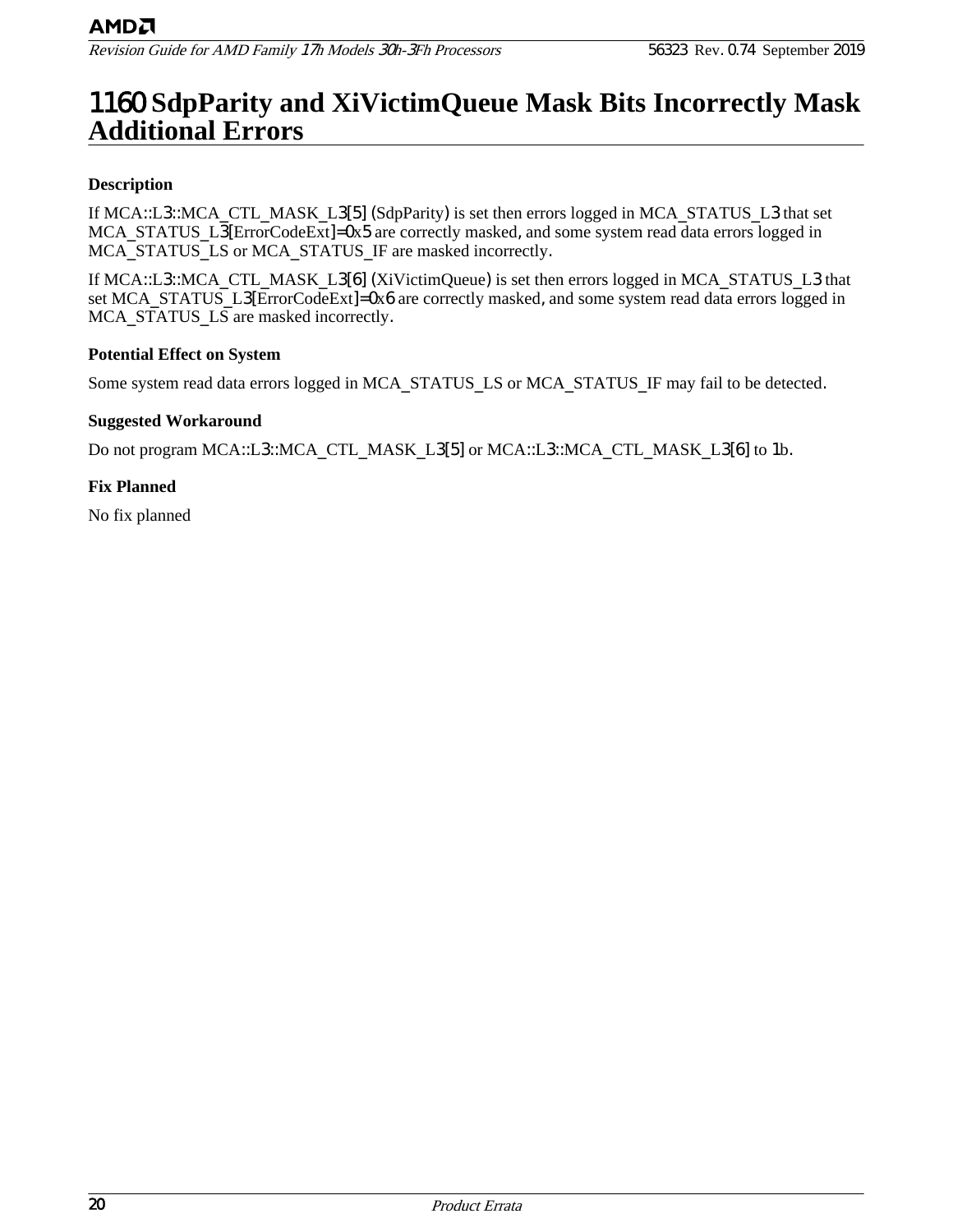### <span id="page-20-0"></span>1163 **Some MCA**\_**MISC**0 **Bits May Fail to Persist Through Warm Reset**

#### **Description**

The following warm-reset persistent bits may incorrectly be cleared during a warm reset:

- MCA MISC0 DE[43:32], ErrCnt
- MCA MISC0 DE[48], Ovrflw
- MCA MISC0 DE[50:49], ThresholdIntType
- MCA MISC0 EX[43:32], ErrCnt
- MCA MISC0 EX[48], Ovrflw
- MCA MISC0 EX[50:49], ThresholdIntType
- MCA MISC0 IF[43:32], ErrCnt
- MCA MISC0 IF[48], Ovrflw
- MCA MISC0 IF[50:49], ThresholdIntType

#### **Potential Effect on System**

A corrected error count in some MCA banks will be lost over a warm reset.

#### **Suggested Workaround**

None

#### **Fix Planned**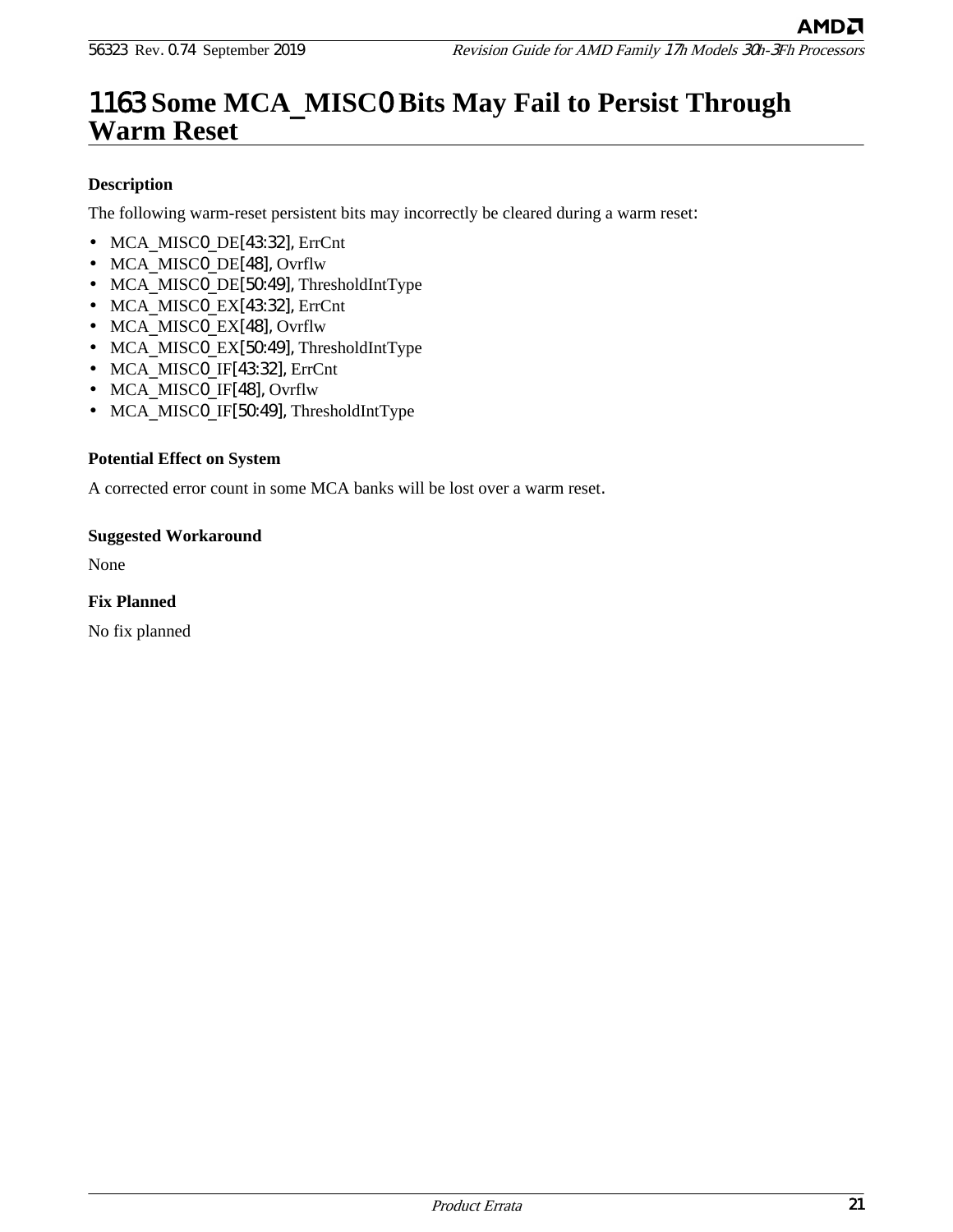### <span id="page-21-0"></span>1165 **The PCIe® Link May Accumulate Correctable Errors in Some Gen**3 **Mode Configurations**

#### **Description**

The PCIe<sup>®</sup> link may accumulate correctable receiver errors due to spurious entries into recovery or accumulate correctable errors due to NAKs (Negative Acknowledgements) in the following configurations:

- Gen3 mode, Link width x1
- Gen3 mode, Link width x4

A link that degrades to one of the affected modes from a different mode will accumulate correctable errors as if it was originally configured to operate in the affected mode.

#### **Potential Effect on System**

Unexpected NAKs may occur, and the processor root complex may report correctable errors.

#### **Suggested Workaround**

System software may contain the workaround for this erratum.

#### **Fix Planned**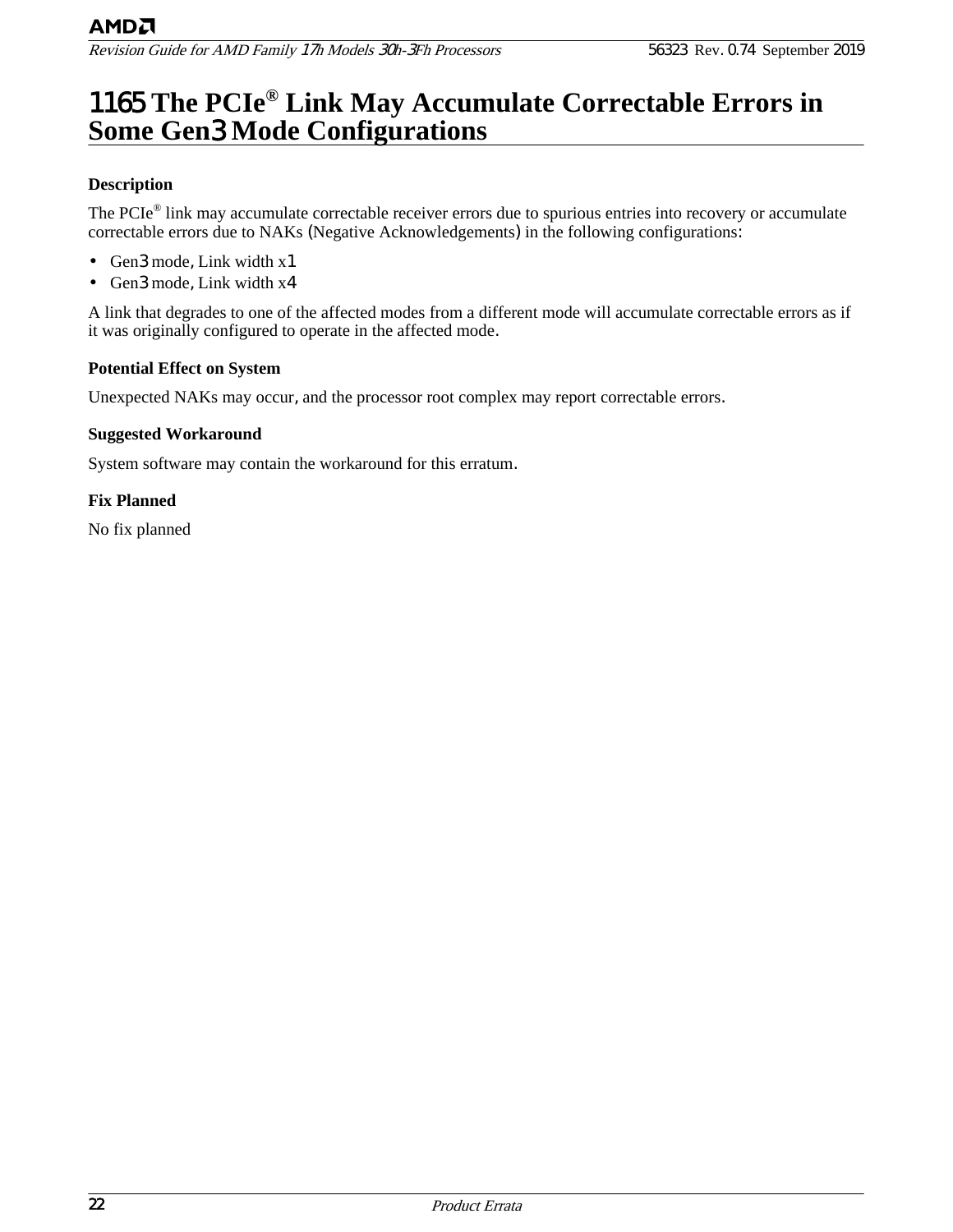АМDД

### <span id="page-22-0"></span>1166 **The PCIe® Link May Accumulate Correctable Errors in Gen**4 **Link Width x**2 **Mode**

#### **Description**

The PCIe<sup>®</sup> link may accumulate correctable receiver errors due to spurious entries into recovery or accumulate correctable errors due to NAKs (Negative Acknowledgements) in Gen4 Link width x2 mode.

A link that degrades to the affected mode from a different mode will accumulate correctable errors as if it was originally configured to operate in the affected mode.

#### **Potential Effect on System**

Unexpected NAKs may occur, and the processor root complex may report correctable errors.

#### **Suggested Workaround**

None

#### **Fix Planned**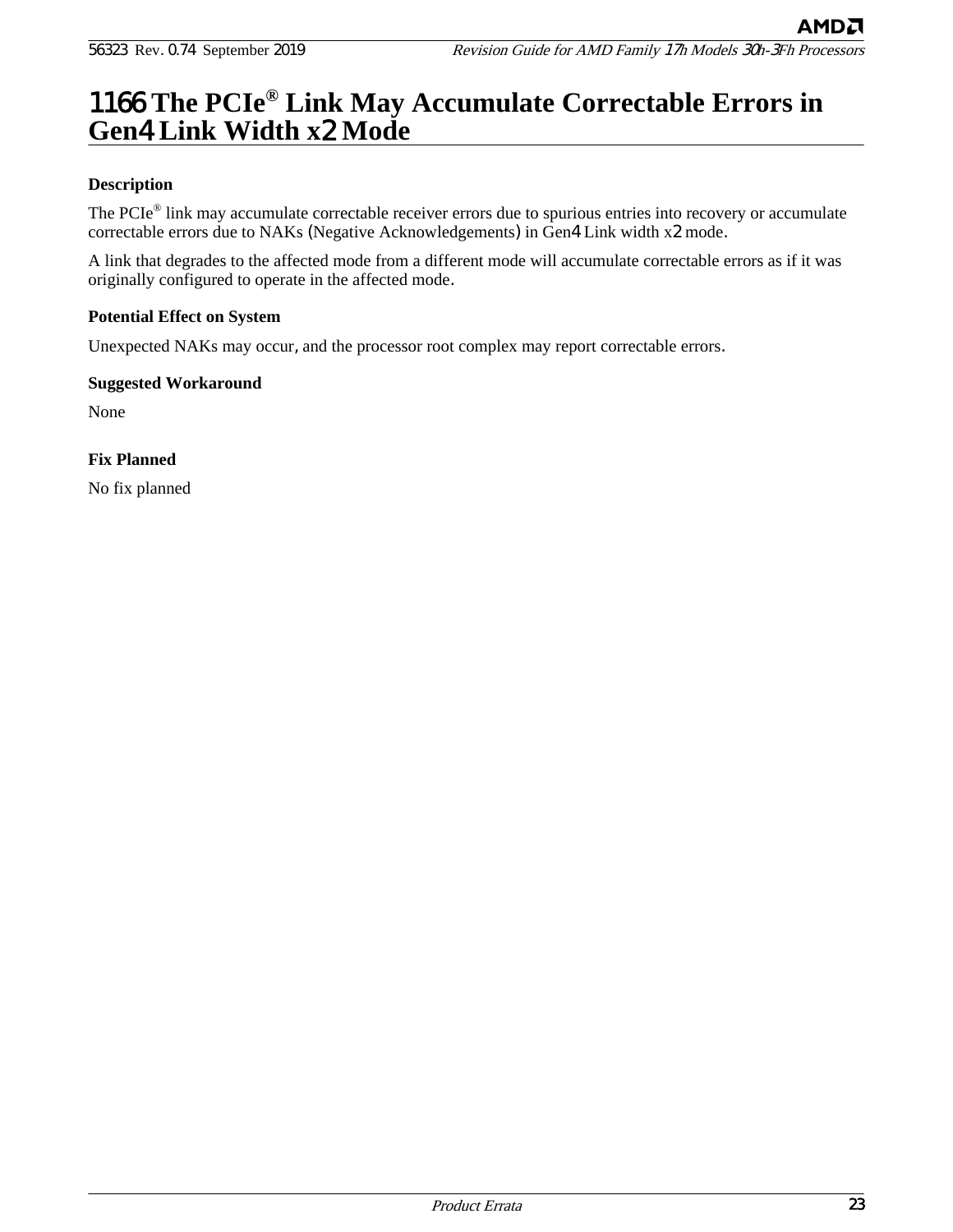### <span id="page-23-0"></span>1171 **Requester ID May Be Set Incorrectly on Outbound PCIe® VDMs** (**Vendor Defined Messages**)

#### **Description**

The Requester ID may be set incorrectly on Outbound PCIe® VDMs (Vendor Defined Messages) if the Type field indicates:

- Broadcast from the Root Complex,
- Routed to the Root Complex, or
- Routed by ID.

VDMs will be transmitted correctly within PCIe devices attached to the following groups of processor pins, but not between the groups.

- Group 0:  $P0.*$ ,  $GO.*$ ,  $WAFL.*$
- Group 1: P1  $*,$  G1  $*$
- Group 2: P2\_\*, G2\_\*
- Group 3: P3  $*, G3$   $*$

MCTP (Management Component Transport Protocol) is the only defined and validated usage of PCIe VDMs on AMD platforms.

#### **Potential Effect on System**

System may be unable to route responses of VDM protocols. The receiving device may be unable to determine the source of the request.

#### **Suggested Workaround**

None

#### **Fix Planned**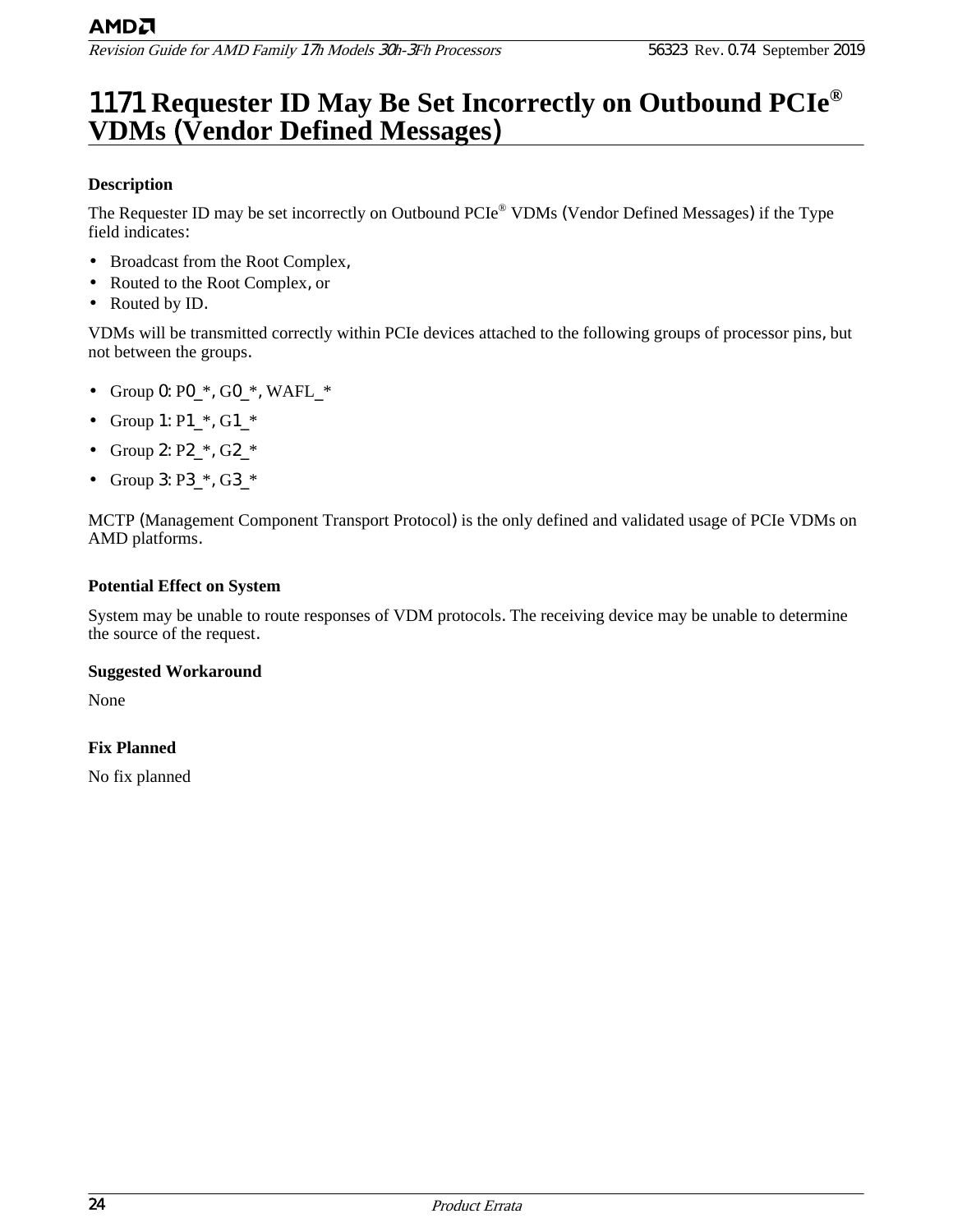АМDД

### <span id="page-24-0"></span>1183 **The Processor May Hang If it Receives INIT**# **While Already In the INIT**# **State**

#### **Description**

The processor may hang if it receives INIT# while already in the INIT# state.

#### **Potential Effect on System**

System may hang or reset.

#### **Suggested Workaround**

Do not send an INIT# to the processor when the processor is already in the INIT# state.

#### **Fix Planned**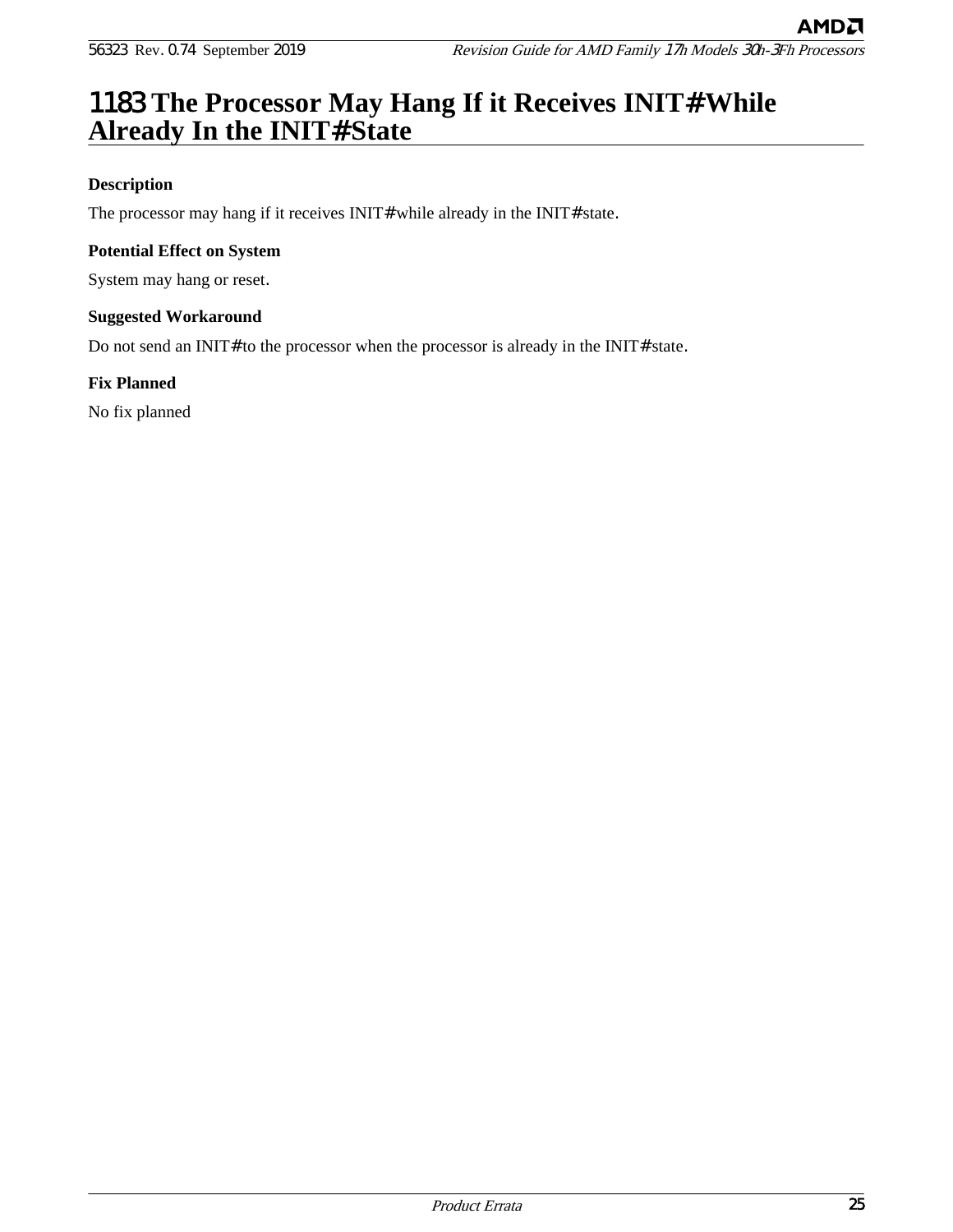### <span id="page-25-0"></span>1185 **PCIe® Receive Buffer Location May Be Incorrectly Overwritten**

#### **Description**

Under a highly specific and detailed set of internal timing conditions, a PCIe® receive buffer SRAM location in the host controller may be incorrectly overwritten.

#### **Potential Effect on System**

None with BIOS incorporating AGESA RomePI-SP3\_1.0.0.3 or later.

Running software prior to AGESA RomePI-SP3\_1.0.0.3 may result in unpredictable system behavior and possible logging of uncorrectable parity error(s) in MCA\_STATUS\_NBIO due to incorrect data in PCIe buffer.

#### **Suggested Workaround**

BIOS incorporating AGESA RomePI-SP3\_1.0.0.3 or later contains a workaround for this erratum.

#### **Fix Planned**